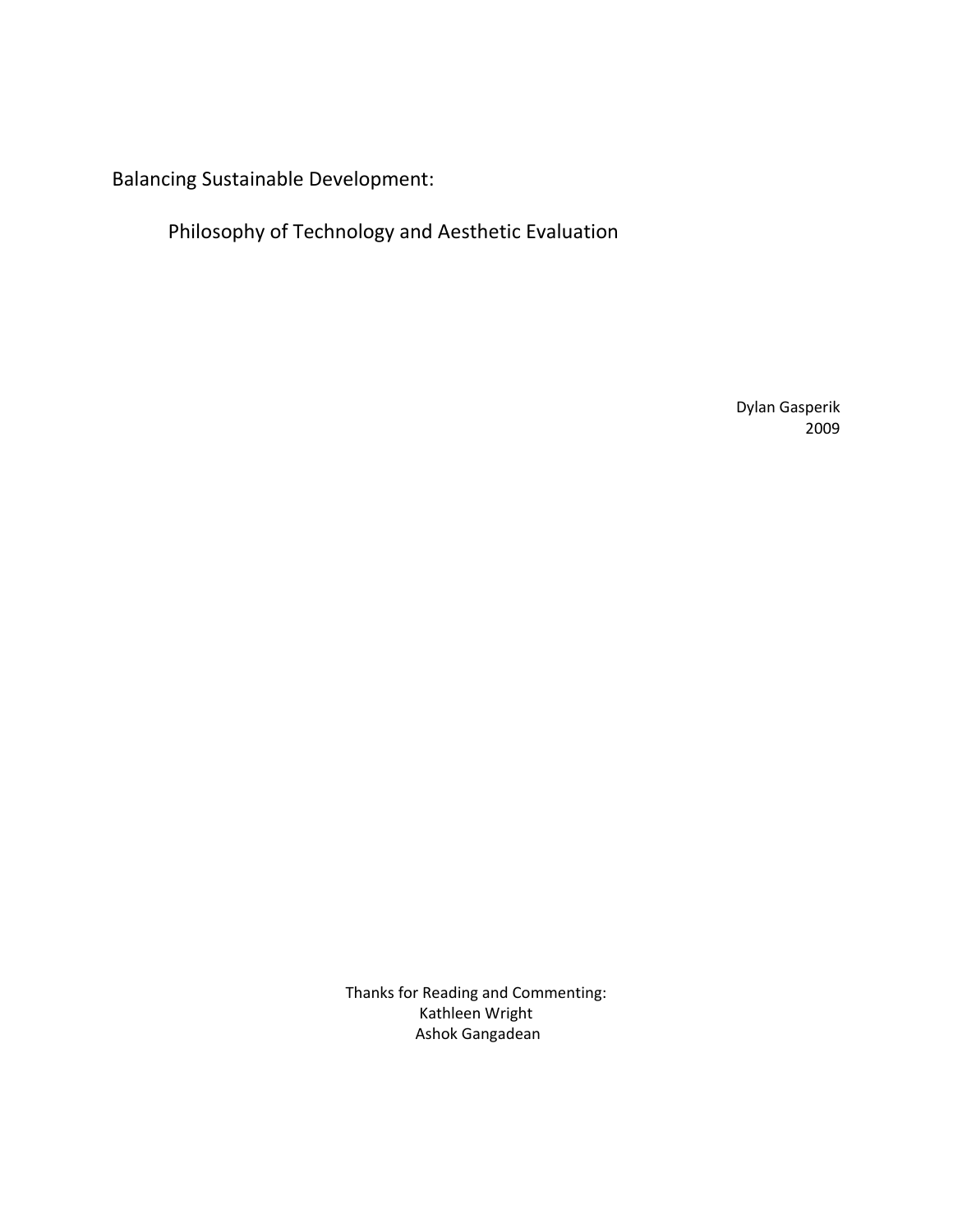The modern environmental crisis threatens not only the ecological systems that support human and non‐human life on this planet, but also human understanding of itself and its place in the world. Environmental destruction is self‐destruction. The imperative to reverse this destruction is therefore not mere altruism or responsibility, but self‐preservation. The modern degradation of the environment and human life is the result of overly quantitative thinking manifested in the proliferation of distracting technological devices and a system of decision‐making that is overly reliant on economic science. The devices and the economic system are both the result of unbalanced thinking and also perpetuators of it. The hope for rehabilitation of our consciousness and behavior lies in mindful employment of technology and social systems. It is crucial that we become aware that we are engaged daily in the process of transforming the world to reflect the creative potential of humankind in our particular context in that world. A fundamental reform of consciousness and behavior is required to ensure that the environment reflects our full creative potential rather than only our destructive potential. By making this choice, we are also preserving our freedom to do so.

The modern discourse of sustainable development proposes reform of human systems to prevent transgression of resource limitations, but fails to get to the heart of the issue of environmental destruction. It does not explicitly name the metaphysical source of the contradiction that allows human societies to claim to value their environment while simultaneously destroying it. It does not identify the structural distraction that allows us to persist in destruction while under the illusion that we are being productive. If sustainable development aims to be a process by which we may reform this destructive relationship with our environment, then it must include aesthetic as well as technological considerations. Without this balance, sustainable development cannot provide a solution to the modern crisis that is ecological, economic, and metaphysical.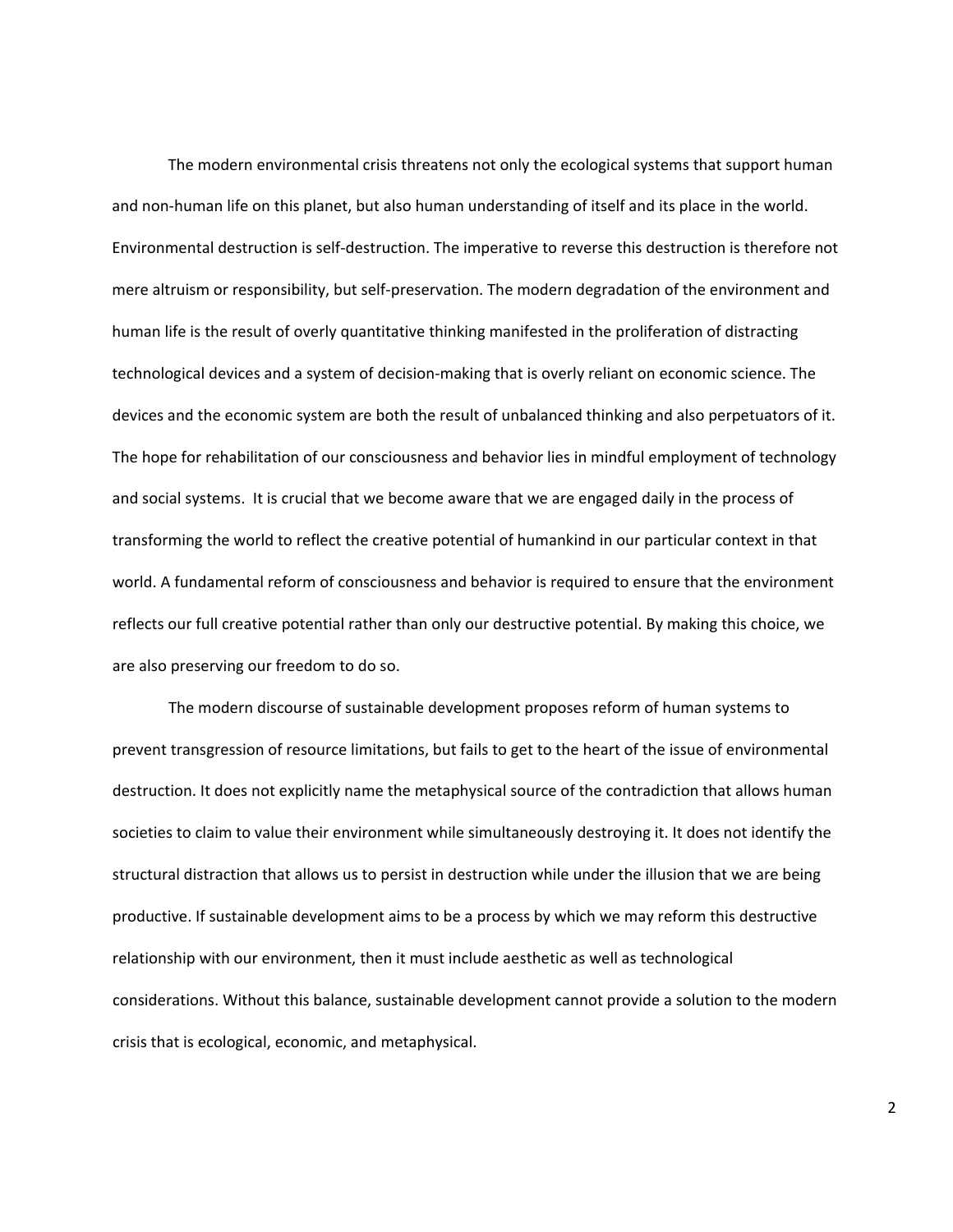The most quoted text, and *de facto* founding document of the concept of sustainable development is a report published in 1987 by the World Commission on Environment and Development (WCED) entitled *Our Common Future*. Commonly referred to as the "Brundtland Report," this document acknowledges and emphasizes the destruction that human activity has inflicted on natural systems. It also recognizes that many of humanity's "broad areas of concern" are intimately inter‐related: "These are not separate crises: an environmental crisis, a development crisis, an energy crisis. They are all one."<sup>[1](#page-2-0)</sup> I agree with this assessment and I commend the WCED for boldly naming this crisis before the destruction was as evident as it is today. However, the accelerating pace of environmental destruction since 1987 demonstrates to me that there are more fundamental issues of consciousness at the root of the problem than the Brundtland report was able to identify. Without explicit reference to the mind‐ frame that perpetuates and motivates our destructive behavior, it is impossible to understand how fundamental our reform must be. This paper is an attempt to articulate the unbalanced consciousness that I see to be the essential cause of the environmental crisis.

The first section, "Sustainable Development," introduces the founding principles of sustainable development and some of the concepts that are generally associated with that ideology. The next section, "Environment as Technology," explains how the proliferation of modern technology has engulfed the natural world, replacing the biosphere with a technosphere. This recent event compels us to reconsider our relationship with our environment as one that is created and designed rather than granted. The section entitled "Distraction" uses Albert Borgmann's device paradigm to describe a mechanism of the modern technological world that enables us to unintentionally destructive of our environment. "Instrumentalism and Determinism" introduces common misconceptions about technology that contribute to its misuse. "Danger" explores Martin Heidegger's fear of "the supreme

<span id="page-2-0"></span><sup>1</sup> Brundtland, et al. *Our Common Future,* 4.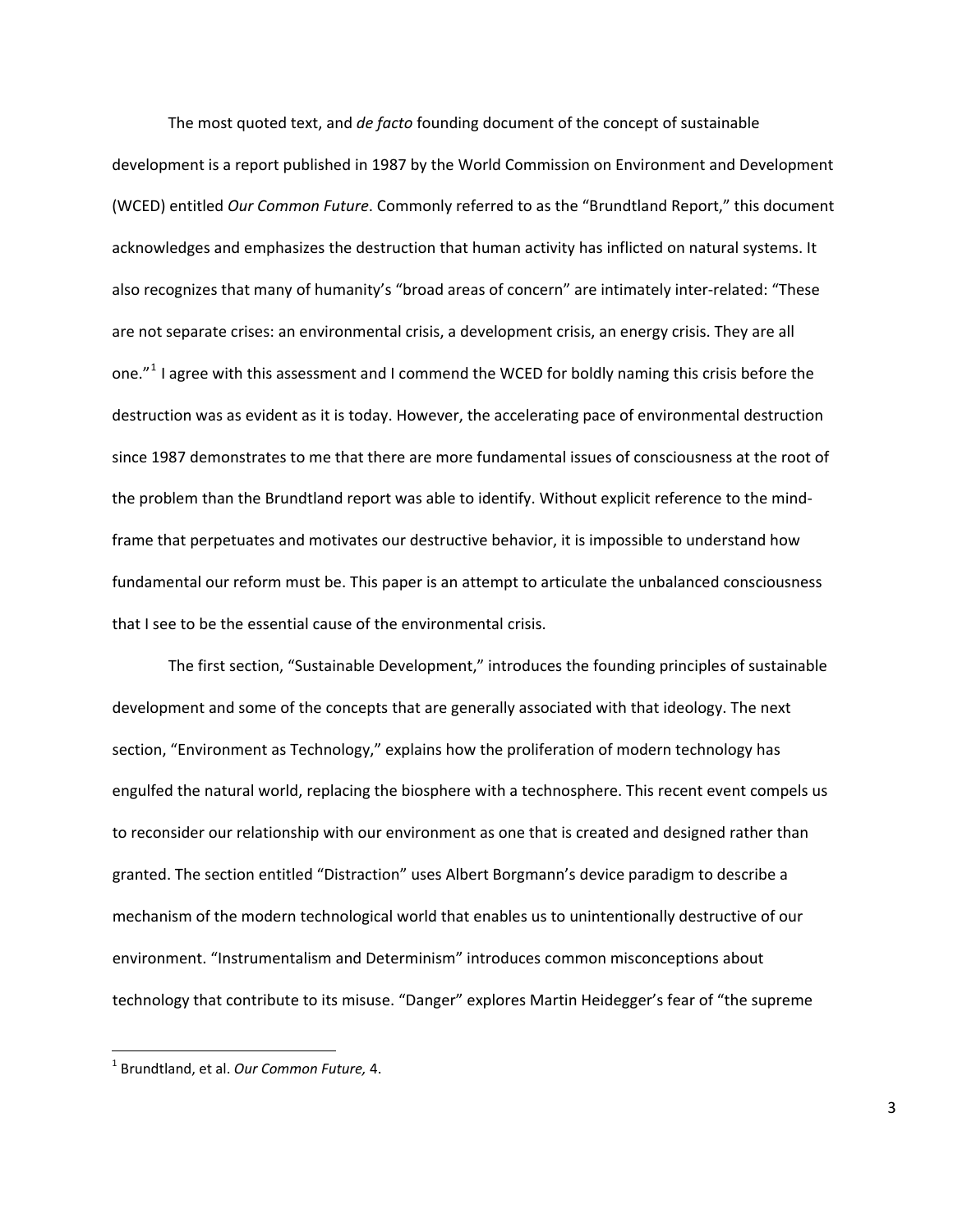danger" inherent in modern technology that demands careful attention for our own sake, beyond mere concern and responsibility for the planet. "Alternative" introduces an "aesthetic cosmology," exemplified by the Chinese Daoist tradition. This alternative way of evaluation is presented as a sample of that which may be obscured by the "rational ordering" that tends to dominate decision‐making discourse in the modern world. "Contestation" and "Salvatory Potential" discuss a contemporary philosopher of technology's critique of Heidegger's analysis of the danger of technology and saving power of poetic dwelling. Finally, "Balanced Thinking" presents a brief proposal for a more appropriate way to evaluate and achieve techno-economic development that is not only sustainable but also better aligned with human interests.

## **Sustainable Development**

Within the scope of "sustainable development," *Our Common Future* identifies two key concepts: *needs* and *limitations*. The environment is perceived as having an exhaustible quantity of natural resources that humans rely on. These materials must not be exhausted, and so restraint is urged. This imperative leads the report to officially define sustainable development as "development that meets the needs of the present without compromising the ability of future generations to meet their own needs."<sup>[2](#page-3-0)</sup> In response to this broad goal, efficiency and substitution are posited as primary ideals of sustainable development. By using fewer materials to meet more needs, we leave more for the future. By substituting renewable resources for non‐renewables, we attain sustainability. Under ideal market conditions, production and distribution efficiency is optimized and technical ingenuity allows us to find substitutes for scarce resources in order to meet demand. Efficiency and substitution are the specialties

<span id="page-3-0"></span> $<sup>2</sup>$  Brundtland, et al. 43.</sup>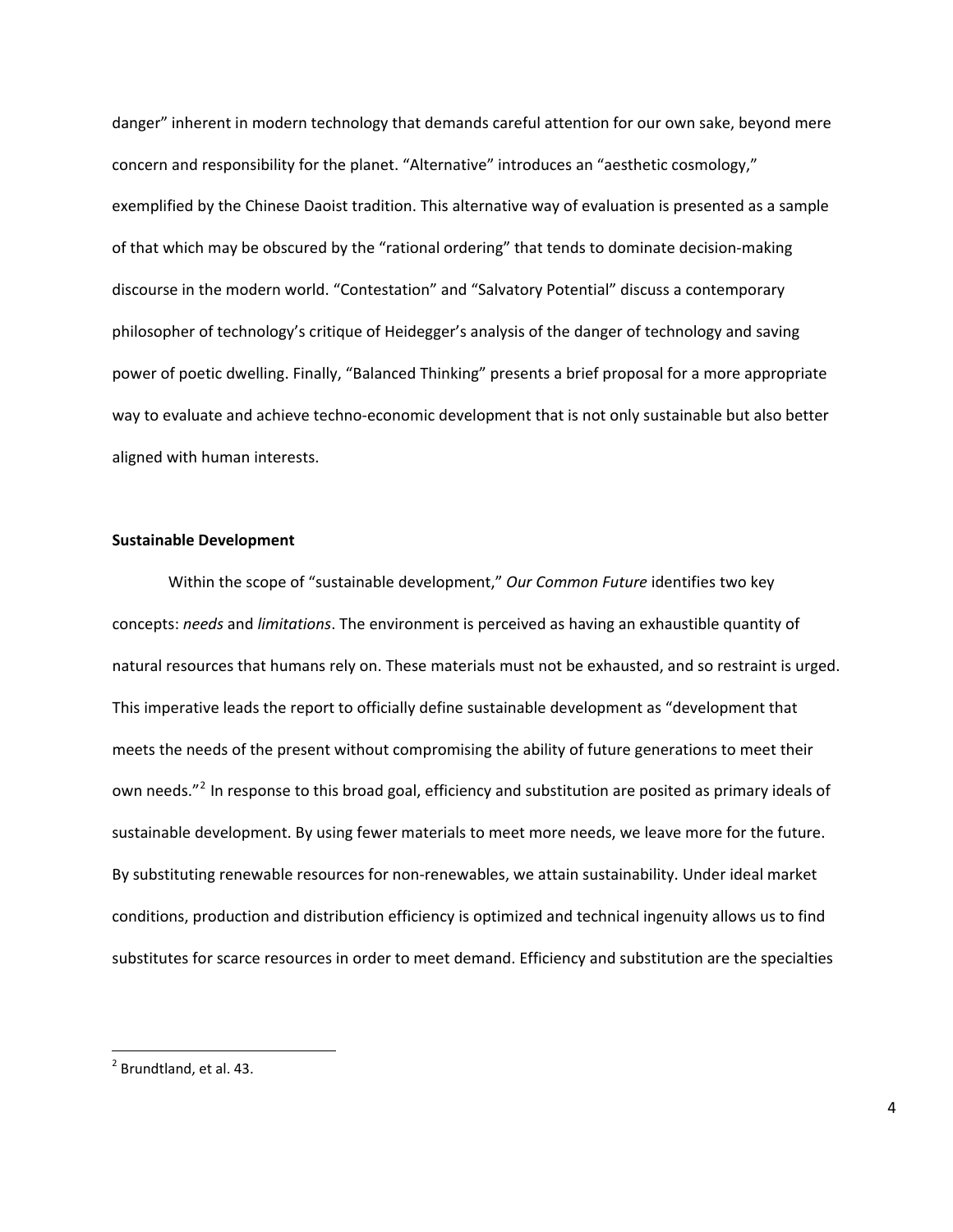of economists and engineers, and they are who we look to for evaluation of and progress towards sustainable development.

I agree that needs and limitations are important considerations of immediate relevance, and economists and engineers are needed to solve these problems. I agree that the economic and technological development is the best way to distribute resources and overcome limitations to meet basic needs. Economists and engineers step far beyond their bounds, however, when they claim that sustainable development is the path "that sustains human progress not just in a few places for a few years, but for the entire planet into the distant future."<sup>[3](#page-4-0)</sup> There is a great danger in conflating human progress with techno‐economic development. "Human progress has always depended on technical ingenuity and a capacity for cooperative action."<sup>[4](#page-4-1)</sup> The problem with this idea is that the main concern of sustainable development is not to improve or preserve the environment that we inhabit, but to sustain techno‐economic growth as an end in itself. Human well‐being is a secondary by‐product of our productivity.

In "Sustainable Development as a Contested Concept," Michael Jacobs compares the term *sustainable development* to other political terms such as *democracy* and *social justice* as a contestable concept that may be debated at a secondary, political‐implementation level, but maintains first‐level core principles that are more or less unanimously accepted. Jacobs introduces sustainable development as a relatively novel ideology that is critical of the current development trajectory and serves to re‐ orient our societal goals. He outlines six core principles of sustainable development, which he draws from the Brundtland Report, *Caring for the Earth*, and *Agenda 21[5](#page-4-2)* . They are: environment‐economy integration, futurity, environmental protection, equity, quality of life, and participation. Jacobs' argument is that modern political discourse accepts these principles as first-order priorities under the

<span id="page-4-0"></span> $3$  Brundtland, et al. 4.

<span id="page-4-1"></span> $<sup>4</sup>$  Brundtland, et al. 37.</sup>

<span id="page-4-2"></span> $<sup>5</sup>$  See bibliography for full citation</sup>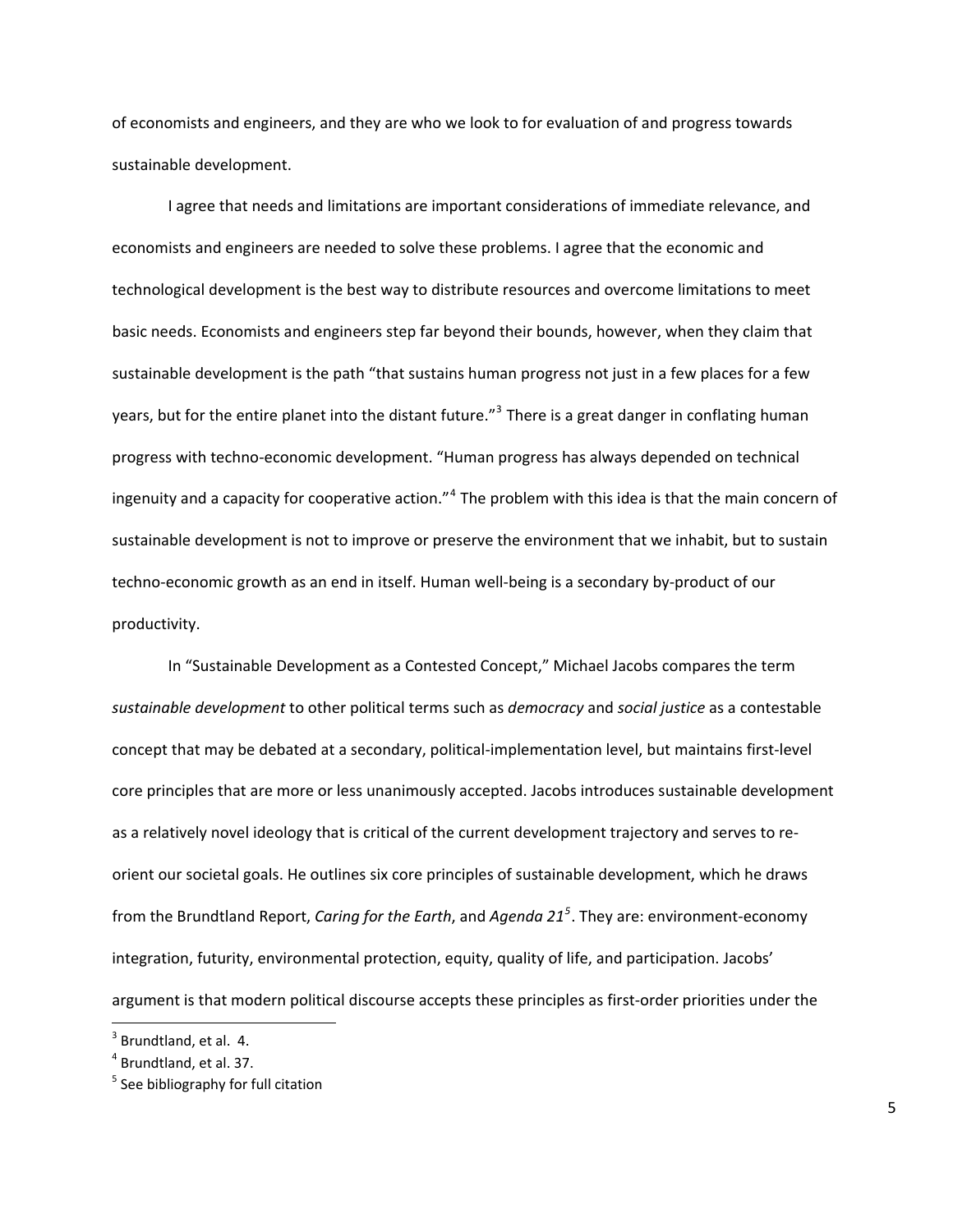umbrella term sustainable development, and political debate concerns the second‐order interpretation of how they should be implemented.<sup>[6](#page-5-0)</sup>

I object to Jacobs' understanding of sustainable development as a first‐order, universal objective on two grounds. First, it takes for granted that economic development is a universal good more or less synonymous with "human progress," and implies the associated values of growth, production and consumption. He neglects the possibility that it is the idea of "human progress" that is relatively novel, while "sustainability" has been the objective of pre-modern societies for centuries. Second, although this interpretation includes a value of "environmental protection," it makes no mention of nature or wilderness, thereby leaving the term "environment" open to include the technological environment. By this calculus, as long as human needs are met and limitations are overcome, it makes no difference how these services are provided. In fact, technology is privileged over nature in this mode of evaluation because it is more efficient and capable of substitution and renewal. The technological environment is more "sustainable" than nature because it provides more consistent service.

### **Environment as Technology**

In the provocatively titled book *The End of Nature,* Bill McKibben argues that the biosphere has already been swallowed by the technosphere. Prior to the Twentieth Century, the world was predominantly composed of undisturbed nature, and humans used technology to design insular spaces of comfort. Humans and all life‐forms were sustained by a natural environment that needed no assistance or design to function effectively. In the last century, however, the world has become a world‐ by-design, and even the remaining "natural" spaces are technological by virtue of their being intentionally preserved and designed (i.e. national parks). The global scale of the conversion from

<span id="page-5-0"></span> $6$  Jacobs, "Sustainable Development as a Contested Concept," 26.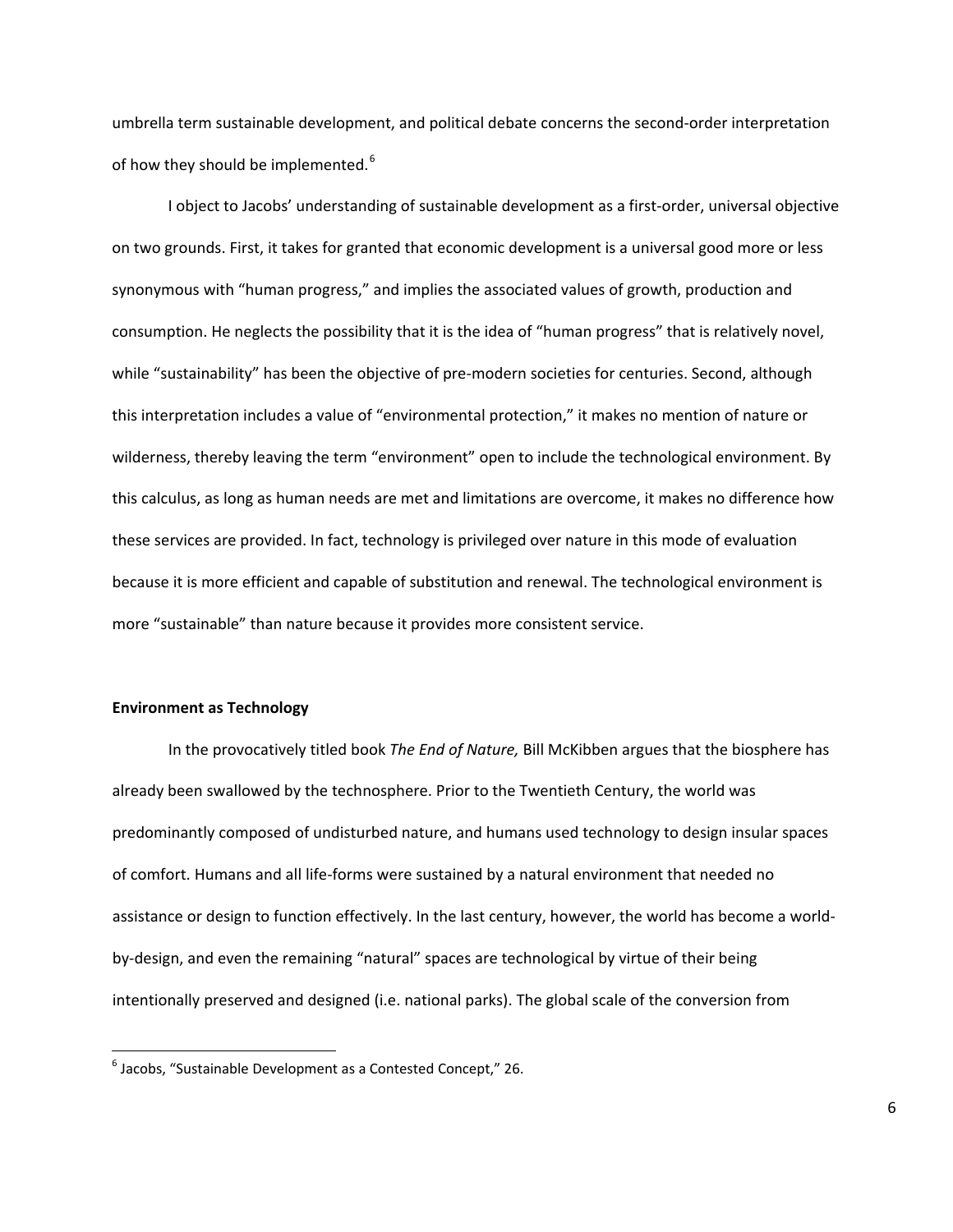biosphere to technosphere is made complete by the engineering of the climate. Anthropogenic climate change is a global problem that requires a technological solution. Now that we must design the global climate to be suitable for human life, no niche of the global ecosystem can be said to be untouched by technological design.<sup>[7](#page-6-0)</sup>

McKibben sees the "End of Nature" as a great tragedy, and perhaps it is. I consider it a necessary development in order to sustain the current human population in comfort. I see no way to restore the global system to a biosphere, short of massive human population declines and control. Bypassing nostalgia for a lost Eden, I would like to emphasize the implications of the realization of its loss. Now that we live in a world-by-design, we are compelled to design it to be the best world that we can create. There is no longer any remaining purely natural space, devoid of human design, to which we may expand if we are unsatisfied with the way our world is developing. There is a growing consensus, for example, that we must design the climate so that the average global temperature does not increase more than a few degrees above current levels. This is considered by the scientific community to be a necessity for survival.<sup>[8](#page-6-1)</sup> This is a good task for scientists such as economists, engineers, and ecologists, because it concerns needs and limitations and represents a clear objective for humanity.

Design is not a merely technical task, however. It is equally aesthetic and technical. Good design includes consideration of beauty and purpose as well as structural stability. Design of the global environment should not be left to economists and engineers. World-building is also self-building, and I refuse to delegate that important task entirely to scientists. Aidan Davison eloquently articulates the stakes at hand in an article titled "Rapt in Technology":

This is the essence of the dynamic of technology‐as‐environment: things and thinking, materiality and consciousness are in each and every moment and place the product of

<span id="page-6-0"></span><sup>7</sup> McKibben, *The End of Nature.*

<span id="page-6-1"></span> $84<sup>th</sup>$  IPCC report, 2001.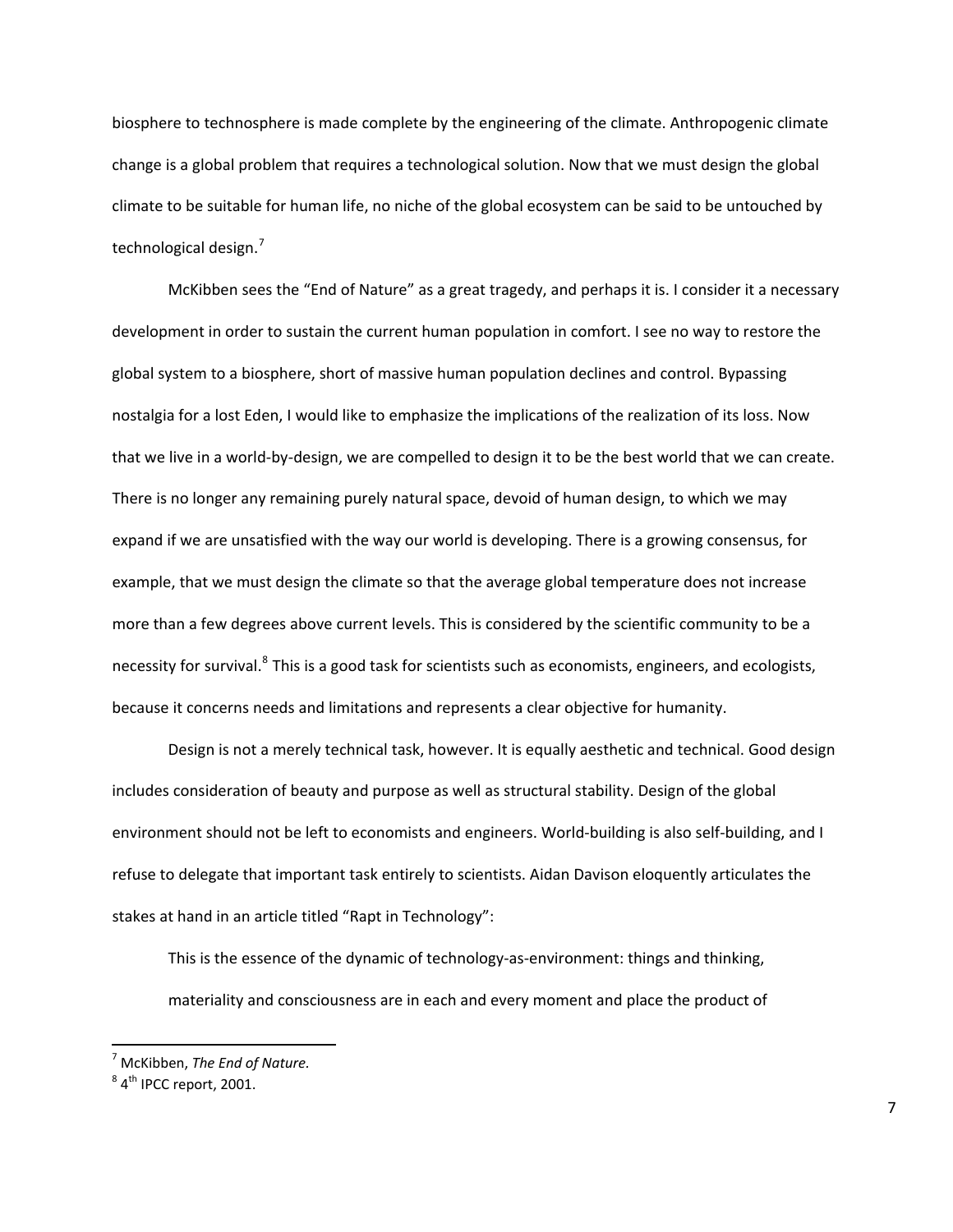the other. Their relationality is the precondition of agency. Technology‐as‐environment names nothing less than the generative reciprocity of self and world. It names the human capacity to respond to particular conditions in time and space – social, ecological and cosmological – so as to transform them, projecting forward in time and space particular *meanings* and *purposes* that reconstitute in unpredictable ways the concrete conditions in which, by equally indeterminable processes, new needs and purposes are born.<sup>[9](#page-7-0)</sup>

These "meanings and purposes" that Davison refers to are outside of the domain of science. Science is not capable of grasping meaning or purpose, except in the sense of cause and effect. When we think about the kind of meaning and purpose that Davison refers to, we are doing ontological and ethical philosophy. We are no longer asking questions that begin with "How…?" but with "Why…?" Scientists are very good at answering how, but not why. For this reason, I reject the overly quantitative language of sustainable development as the solution to designing our world to "sustain human progress" indefinitely. We need a more balanced mode of evaluating that purpose.

If we evaluate our world‐building design with a balanced mode of thinking, we may come to realize that growth of the technological economy is not a first-order priority. Just because economic growth has historically been loosely correlated with an improvement in the material quality of life does not mean that economic growth is an *a priori* good. Mark Sagoff emphasizes this point: "The most confirmed hypothesis of social science research may be that money does not buy happiness."[10](#page-7-1) The tendency to think in this way has distracted us from what is often lost in the process of economic growth, such as natural beauty and the richness of inter-personal relationships. By treating man and nature as resources of development, we are easily distracted from these essential priorities. As

<span id="page-7-0"></span> $9$  Davison, "Rapt in Technology".

<span id="page-7-1"></span><sup>10</sup> Sagoff, *Price Principle and the Environment* 9.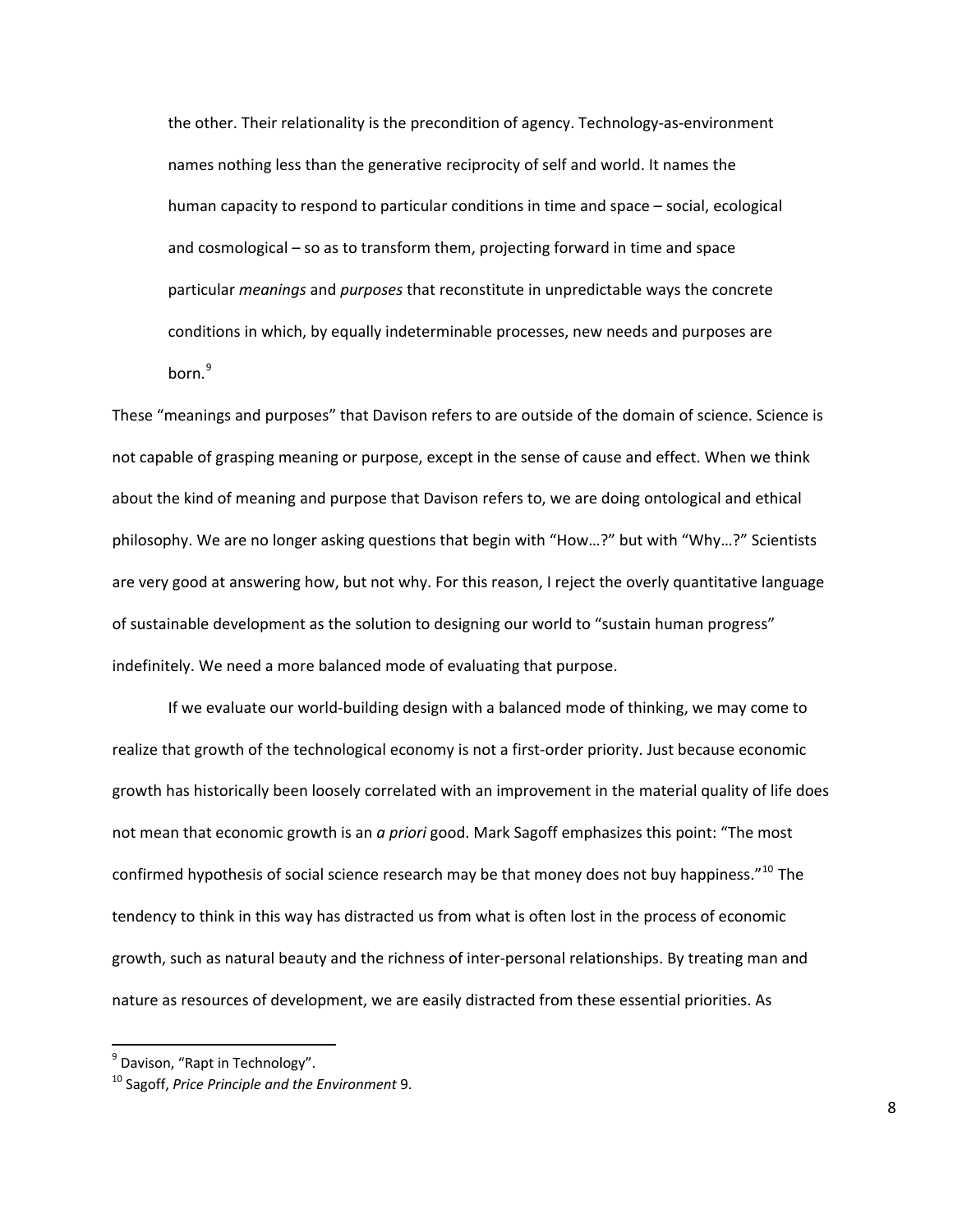philosopher of technology Albert Borgmann says, "the market and capitalism explain much in economics, less in politics, and next to nothing as regards responsibility and the good life."<sup>[11](#page-8-0)</sup>

I am worried that by using an overly technological discourse, sustainable development can easily be used as justification for harmful behavior. By remaining within the same unbalanced mode of thinking that caused the crisis, sustainable development is unable to provide the solution. The change that is needed is not a mere shift of development trajectory; it is a fundamental shift of consciousness. The first step in such a shift is to diagnose the source of this harmful thinking. I do not believe that humans are an intentionally malicious or destructive species. Most people in the world would at least give lip-service to the goal of a healthy and flourishing global environment for personal as well as altruistic reasons. Yet, every day humans degrade that environment as a result of our innocuous daily actions. This implies that environmental destruction is not an ethical issue as much as it is a structural issue. Borgmann's device paradigm provides an excellent illustration of how overly technological thinking and behavior can distract us from our priority to design our world and ourselves to the best of our creative ability.

Although technology is -- by my definition -- that which is designed, the result of technological transformation is not always that which was intended. The destruction of the environment that occurs every single day is not the result of maliciousness; it is the result of careless design. The technosphere which we have constructed up to this point is full of mechanisms which disguise the full consequences of our actions from us. This distraction is what allows societies full of caring and well‐meaning people to perpetuate violence and destruction on a daily basis.

<span id="page-8-0"></span> $11$  Borgmann, "Reply to My Critics," 346.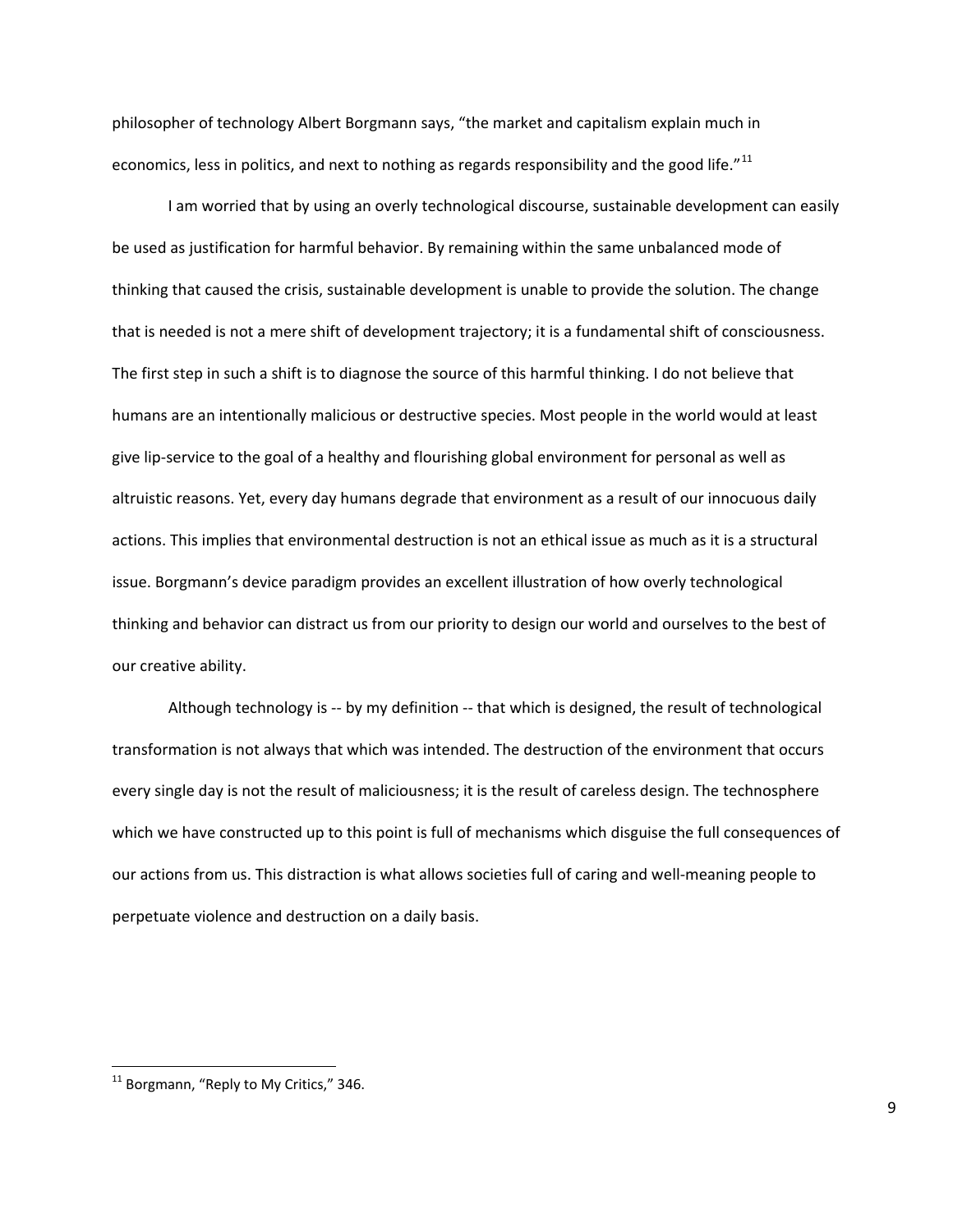## **Distraction**

In *Technology and the Character of Contemporary Life*, Borgmann lays the blame for our disengagement on the proliferation of technological "devices" in the modern world. Devices provide a commodity while disburdening the user from concern with how it is produced. They provide convenience at its highest efficiency, pure consumption without the evidence of the burden of production.<sup>[12](#page-9-0)</sup> Convenience is the availability of ends without the burden of consideration of the means by which they have come into existence. The separation of means and ends is the key mechanism by which technological devices distract people. We tend to forget that many things were destroyed in the process of making a commodity so readily available.

Borgmann contrasts the disengagement of production and consumption of commodities provided by devices with engagement by way of "focal things and practices". These are simply activities which prompt us to say "It is good for us to be here."<sup>[13](#page-9-1)</sup> They are activities in which the means and ends are united into a fulfilling and centering experience. Borgmann exhorts us to push aside devices to preserve focal things and practices, which he considers increasingly rare in the modern life. For example, Borgmann would say that a family that microwaves individual portions when they are hungry has allowed the microwave device to distract them from the focal practice of communal meals. It is true that every individual's preferences are more efficiently and conveniently satisfied by the microwave, but the family mealtime is sacrificed. More relevant to our discussion, the convenience of an individually‐ wrapped, instant meal distracts the consumer from the origins of his food and the energy, resources, and technological transformation that brought it about. A family that takes the time to prepare a meal from raw materials will tend to be more aware of the extent of the human and technological energy that went into its production.

<span id="page-9-0"></span><sup>12</sup> Borgmann, *Technology and the Character of Contemporary Life*, 77.

<span id="page-9-1"></span><sup>13</sup> Borgmann, *RMC* 359.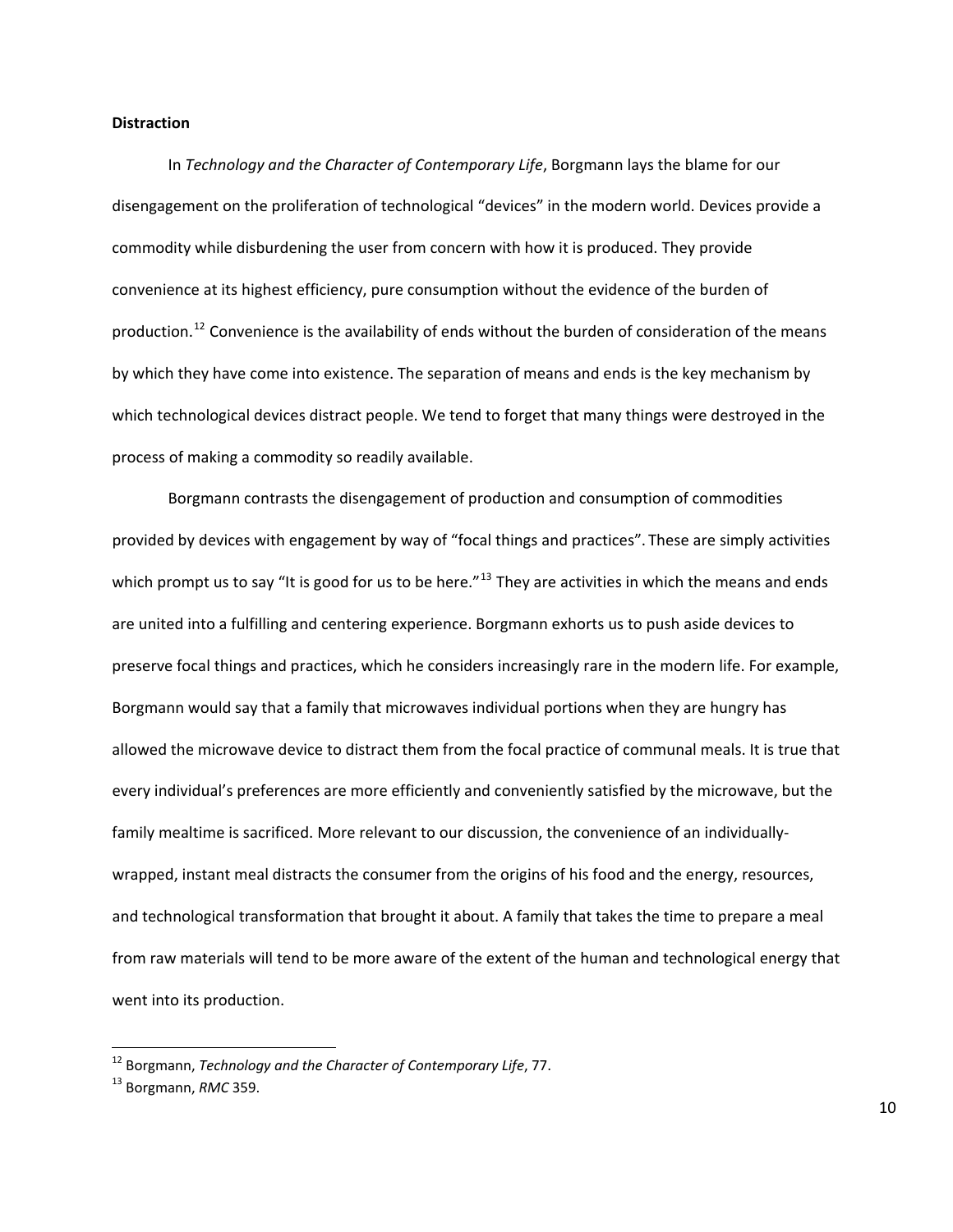Borgmann believes that we have a choice to engage in focal practices, but we allow ourselves to be distracted by the "glamour" of the "promise of technology," which is "from the start connected with the aim of liberating humanity from disease, hunger, and toil, and of enriching life with learning, art, and athletics."<sup>[14](#page-10-0)</sup> Borgmann not only questions whether this promise is fulfilled, he would also like to say that it is a dubious goal in the first place. We should not seek to be liberated from simple activities such as cooking our food from raw materials, for these engage us with reality rather than distract from it. Technological liberation and enrichment ironically come with technological dependency and disengagement from that which really matters, namely focal practices.

Borgmann distrusts the "peculiar way in which the promise of technology guides and veils the shaping of the modern world."[15](#page-10-1) By allowing technological devices to distract us with this promise, we have engaged in careless transformation of our world. Our prioritizing of economic development in pursuit of the promise of technology has been an *ad hoc* world‐building project. Our personal lives are ultimately less fulfilled by the devices that we work so hard to produce and consume than by simple focal things and practices. Furthermore, we are distracted from awareness of the unintentional environmental destruction that also results.

As long as we overlook the tightly patterned character of technology and believe that we live in a world of endlessly open and rich opportunities, as long as we ignore the definite ways in which we, acting technologically, have worked out the promise of technology and remain vaguely enthralled by that promise, so long simple things and practices will seem burdensome, confining and drab.<sup>[16](#page-10-2)</sup>

<span id="page-10-0"></span> $14$  Borgmann, TCCL 36.

<span id="page-10-1"></span><sup>14</sup> Borgmann, *TCCL* 36. <sup>15</sup> Borgmann, *TCCL* 39. <sup>16</sup> Borgmann, *TCCL*, 199.

<span id="page-10-2"></span>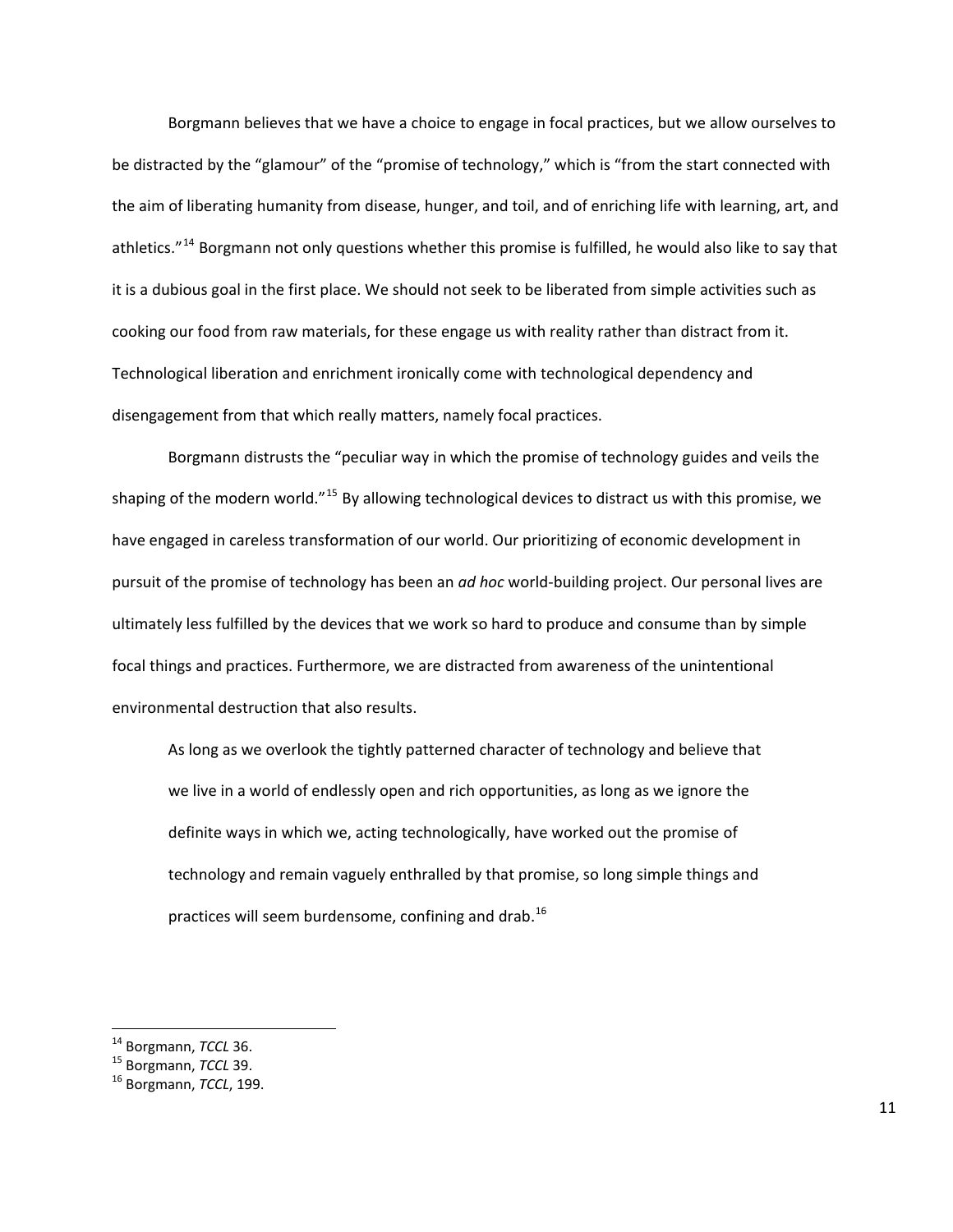There need not be this contrast between the seductive siren device and the homely but wholesome focal practice, however. I believe that it is possible for the modern individual to engage in worthwhile activity, even with the aid of technological devices. The distraction does not come from the device itself, an inanimate object, but from our thinking about them and behavior in relation to them. The key to engaging in focal practices is to focus, to be aware, and to be mindful. The choice that we make is not only between technologies to use but between modes of thinking about technology and our relationship with it. It is a choice between awareness and distraction. Devices are not the agents of the destructive action, only distractions from the consequences of our actions. They are disguises that violent acts wear to appear harmless. This is a danger, but it is not the "implicit guiding pattern for the transformation of human existence and the world".<sup>[17](#page-11-0)</sup> To speak of it as such is to imply its inevitability, its deterministic certainty. Borgmann would like to resist deterministic interpretations of technology, but ultimately under‐emphasizes the human power to choose. I am not as concerned as Borgmann that devices will disengage me from activities that I consider central to my life. I am capable of seeing value in activities other than production and consumption, and choosing engagement over distraction. We are also collectively capable of this important choice as a pluralistic society. We make this choice any time a community chooses to switch from diesel to alternative fuel vehicle fleets, for example. Although this is a technological advance, it is one that is undertaken with awareness of the consequences of fossil fuel extraction and a desire to mitigate them.

The distracting power of technology is dangerous, however. It allows us to do violence without being fully conscious and aware of it. The complex origins of every device that we use ‐ from the transport we use to the food that we eat ‐ are so far removed from the context in which it is presented to us that we are often unable to imagine the full extent of the repercussions of our consumption, even

<span id="page-11-0"></span><sup>17</sup> Borgmann, *TCCL*, 77.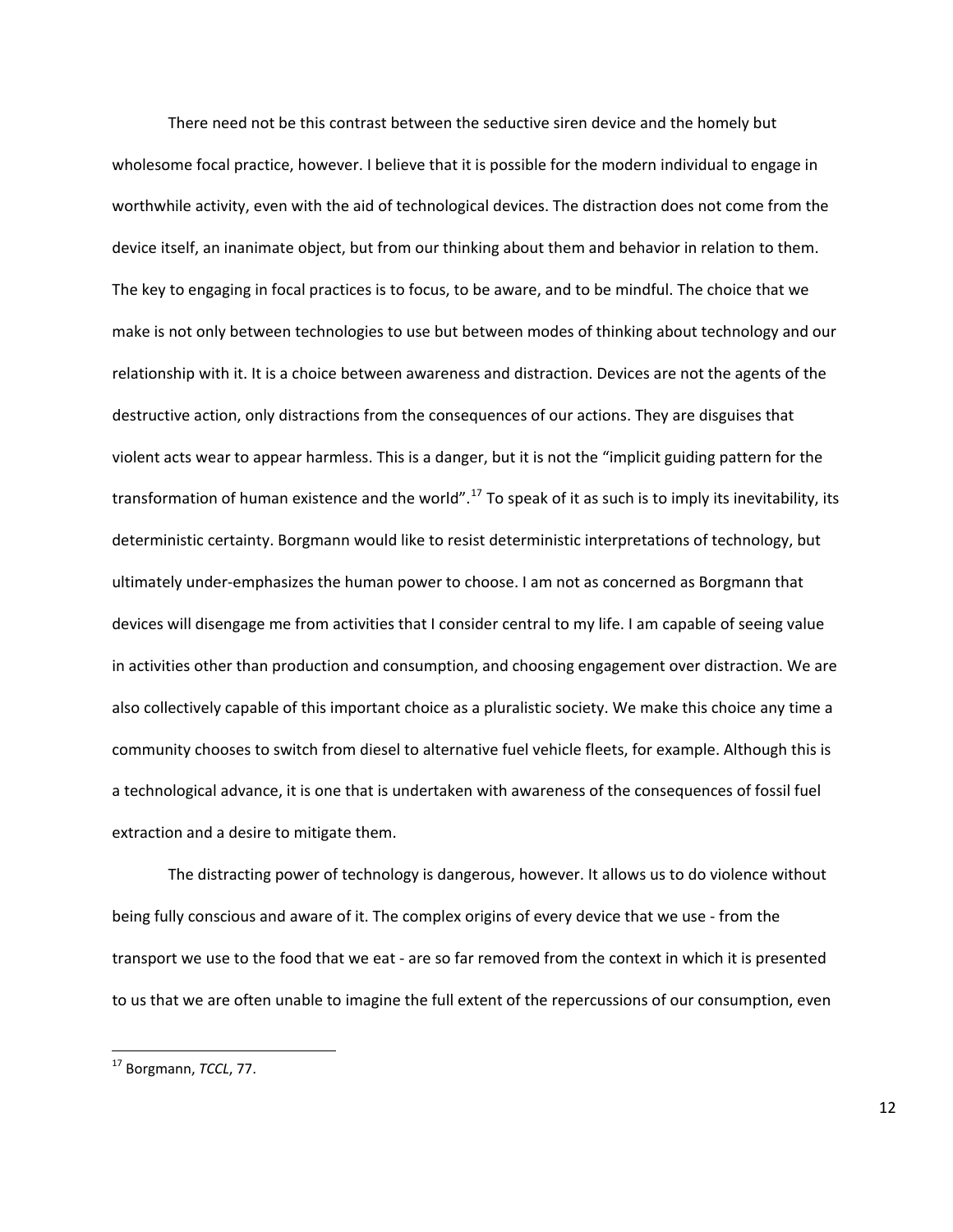if we think we know. We are rarely fully aware of all that is destroyed or the new dangers that are formed in the process of making the commodity available. The device paradigm is helpful in understanding the role of our relationship with, and understanding of technology in environmental destruction. This "guiding pattern" is a good way to conceptualize how we have come to build a world in which people are able to do extraordinary acts of violence to a world that we claim to care for.

The distracting allure of the promise of technology is evident in the discourse of sustainable development, exemplified by the work of Jacobs, and in Brundtland, et al. The modern promise of technology in these political documents is to liberate us from the problems of pollution and poverty and enrich us by allowing for the continuation of indefinite economic growth. Technological efficiency is touted as an ideal by which we may produce and consume more every year, and overcome resource limitations. Borgmann identifies a "central vacuity" in the modern technological lifestyle that persists in the ideal of efficiency. The obsession to maximize production distracts from the important considerations of what to produce and why. We easily forget that techno‐economic development is the origin of large-scale pollution, which was considered a by-product of the comforts of technological devices. As technological solutions are presented to technological problems, the spiral of technoeconomic development continues and sustains nothing but itself. We easily forget that techno‐economic development is only good in relation to how well‐oriented it is to a carefully designed and balanced world‐building project.

## **Instrumentalism and Determinism**

Modern perspectives on technology value novelty, convenience, and most of all efficiency. These are perceived as the essence of good technology. Yet, these values only sustain technological development itself. They make no reference to the human agents who created the technology in the first place. This limited account of technology does not recognize that technology is never external to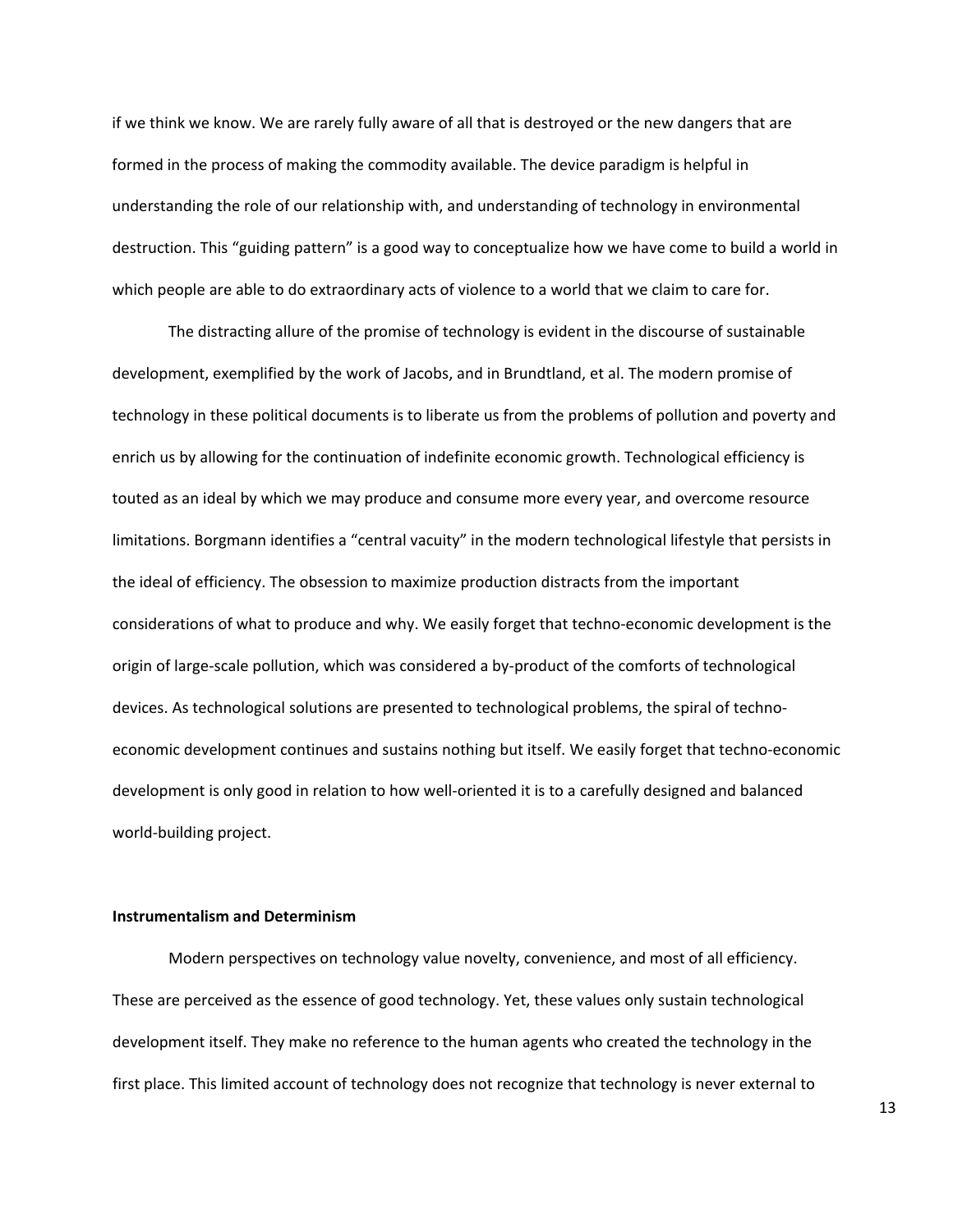the human condition. Technology is the human mind manifesting itself in the world. It is a world‐ building project that represents the un‐differentiation of mind and world:

[Technology is] the site of our encounter with that which lies simultaneously beyond us and within us: not as the antithesis of 'nature', but as the medium through which and in which human and world embrace, inhabiting each other. $^{18}$  $^{18}$  $^{18}$ 

Davison identifies two conflicting yet co-existing and equally ill-conceived conceptions of technology that fail to recognize the essential role that technology plays in how we experience the world.

The first misconception is 'instrumentalism,' by which Davison means the understanding of technology as a collection of neutral devices that exist as mere means to human ends. This ideology perpetuates the illusion that we may put down our technological devices at any time and be free from them. This sharp division of pure means and ends overlooks the profound effect that technology has on our behavior and experience, and therefore on our understanding of morality and ontology. It underestimates the world‐building power of technology that shapes us as we shape it. It blinds us to the way that every extension of capabilities that technological development reveals to us also obscures and destroys a significant portion of the world in that transformation.

The second modern misconception of technology is what Davison calls 'determinism'. We have a tendency to perceive technology as a product of science, and therefore objectively independent of human intention. Science merely describes the world-machine as it is, and technology merely manifests the potentialities within this system. By this kind of thinking, Edison did not invent the light bulb, he discovered it. Furthermore, once these new technologies are introduced, we are powerless to resist their allure. Borgmann's device paradigm has deterministic tendencies if we interpret the glamour of the

<span id="page-13-0"></span><sup>18</sup> Davison, *RIT*, 5.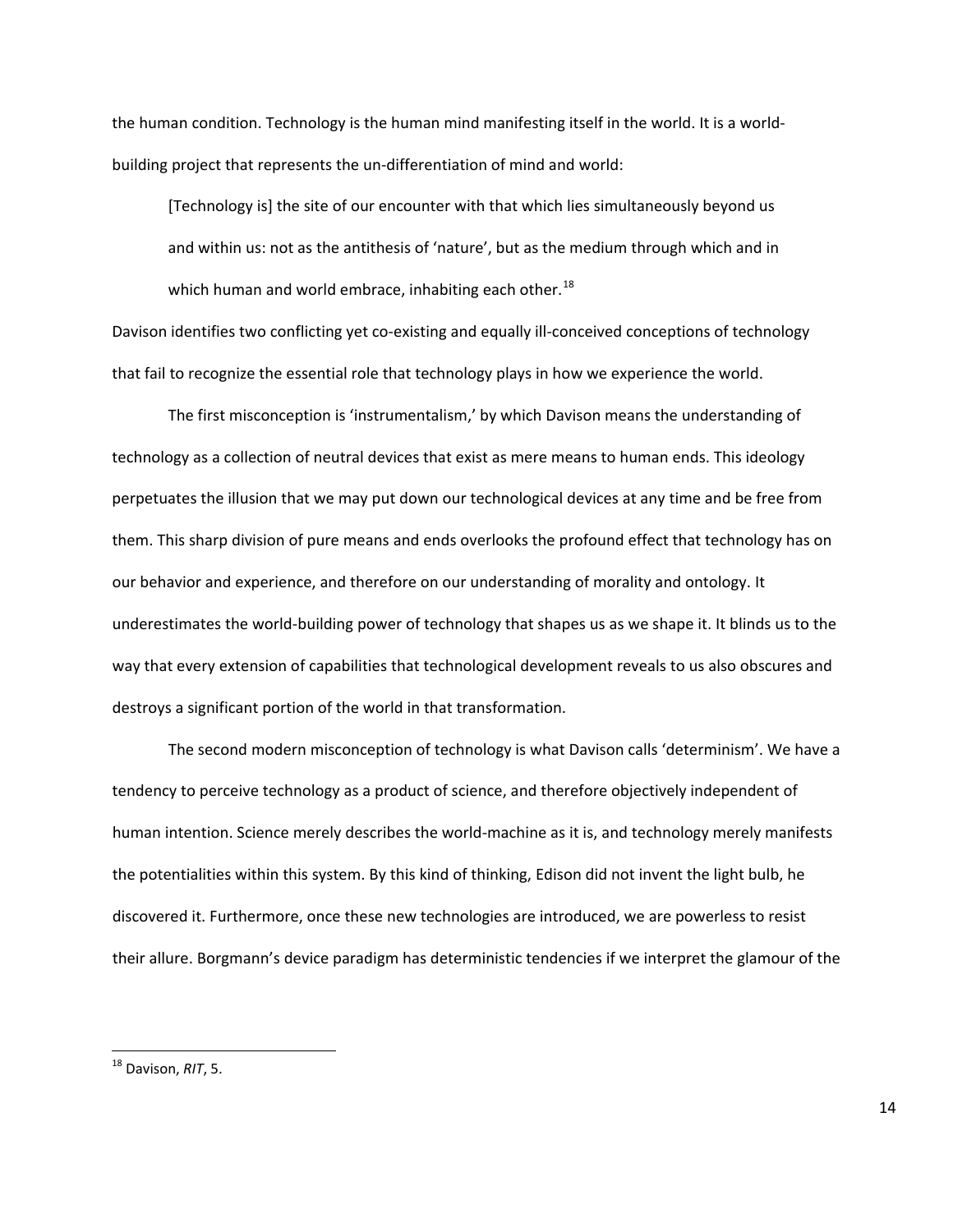device as an irresistible temptation over which we have no control. Technological determinists will argue that resisting technological progress is not possible or productive in our modern culture.

The deterministic conception of technology disregards the human agency in technological development. Technology is not external to the human mind which designs it. It does no more than it is made to do. It has no mind of its own, and therefore cannot be dominating or malicious. Davison writes, "Technology in all of its manifestations is as ambivalent, unpredictable, honorable, and as depraved as are human agents." <sup>[19](#page-14-0)</sup> Technology may not be a neutral instrument, but it is certainly not a deterministic force outside of our control. Borgmann agrees, when he writes that "The rule of technology is not the reign of a substantive force people would bear with resentment or resistance."<sup>[20](#page-14-1)</sup> Technology is, after all, that which is designed.

Our confusion about how to reconcile these two accounts of technology causes us to "sleepwalk" through technological development, says Davison.<sup>[21](#page-14-2)</sup> We pursue progress and efficiency in the development of technology without considering the self‐ and world‐transformations that we are responsible for. Borgmann also rejects instrumentalism and determinism, and deems them a continuation of the means‐ends dichotomy that allows for the promise of technology to distract us from focal practices. Both of these philosophers of technology owe a great debt to Martin Heidegger for identifying the importance of modern technology to our experience of the world.

## **Danger**

In *The Question Concerning Technology,* Heidegger does not go into as much detailed analysis as Borgmann about how devices disorient us, but he does recognize the great danger, which he calls "the

<span id="page-14-0"></span><sup>19</sup> Davison, *TCMS*, p. 101.

<span id="page-14-1"></span><sup>20</sup> Borgmann, *TCCL*, 105.

<span id="page-14-2"></span><sup>21</sup> Davison, *TCMS*, 98.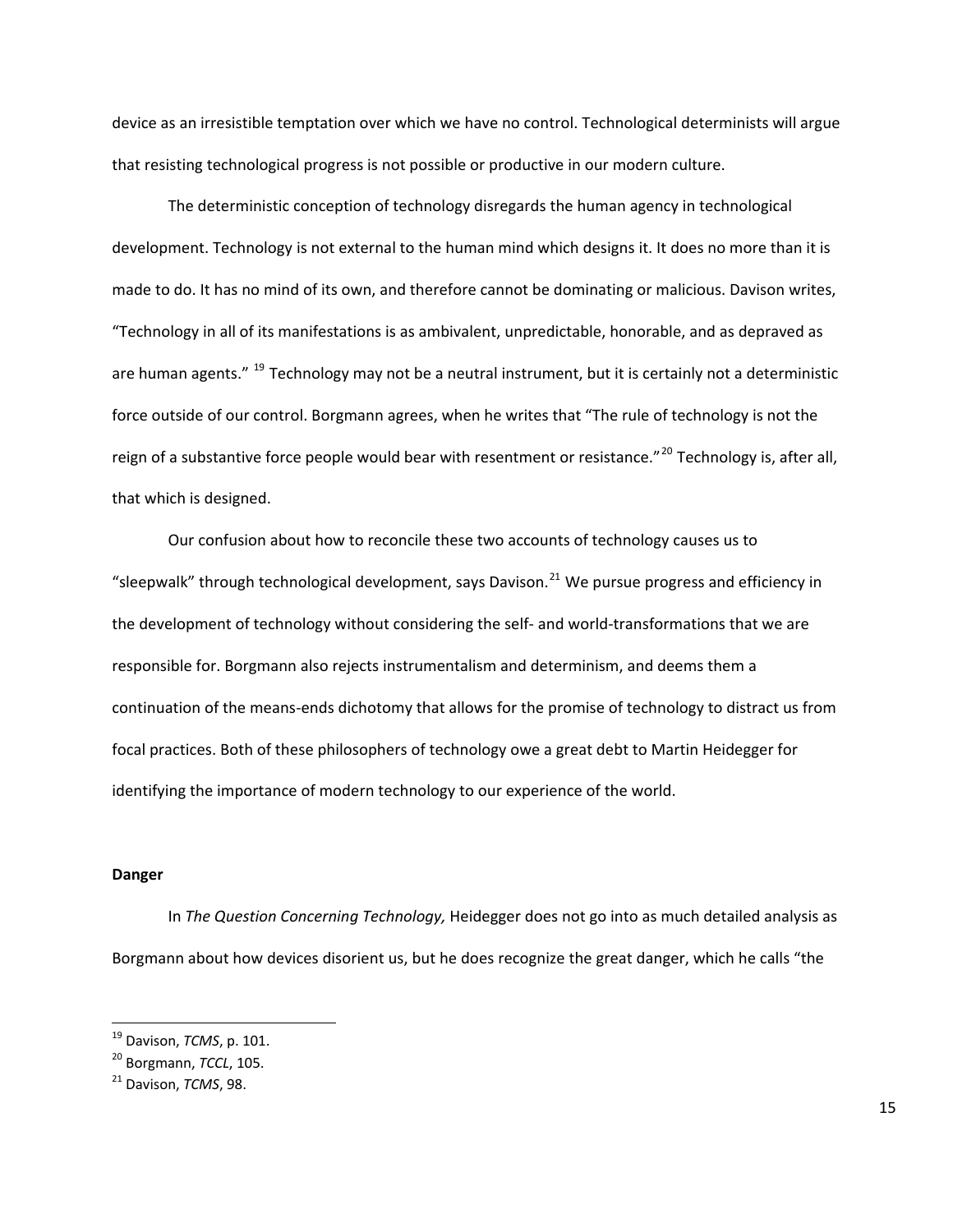supreme danger," of technological distraction.<sup>[22](#page-15-0)</sup> The danger is that by allowing techno-economic development to determine the course of our world‐building, we surrender our human freedom of choice. By limiting our consideration in the design of the world to a quantitative analysis, we do not realize the full potential of the human mind to reveal itself and the world.

Heidegger argues that our dependency on technology locks us into a calculative understanding of the world, at the expense of *poesis*, or "poetic dwelling". Heidegger is nostalgic for more primitive forms of technology, which he thinks were less alienating and challenging of nature. He never abandons hope for the promise of technology, however, which he considers to be revealing and unconcealment of truth. He distinguishes technological revealing from the revealing of *poiesis*, which is granting and bringing‐forth. Technological revealing (*techne*) is an aforementioned revealing, in the sense that one can imagine the form of a ship or a house and then perform the actions necessary to bring it about. Rather than revealing the granted mysteries of nature for appreciation, technology employs a gathering, organizing, quantifying mode of thought that allows us to reveal the patterns and structures of nature that can be grasped and replicated for use by man. Heidegger reminds us that according to ancient Greek thought, the aim of technology is the same as that of art: revealing and unconcealment of truth.<sup>[23](#page-15-1)</sup>

 The ordered revealing that guides technology does, however, come with a great danger; it tends to obscure other modes of revealing. Once man can assign a pattern to nature that can be replicated and used for prediction, there is a tendency to believe that man has grasped, and therefore mastered, nature. Once we believe that we fully understand nature, we are deluded into believing that we may control and dominate it. Hence we have the "laws" of physics, which are intended to explain, describe, and attribute the way physical bodies relate to each other. It is easy to forget that these are laws *from* nature – languages by which we can catch a glimpse of the workings of the myriad things -

<span id="page-15-0"></span> $22$  Heidegger, "The Question Concerning Technology," 26.

<span id="page-15-1"></span><sup>23</sup> Heidegger, *QCT* 13.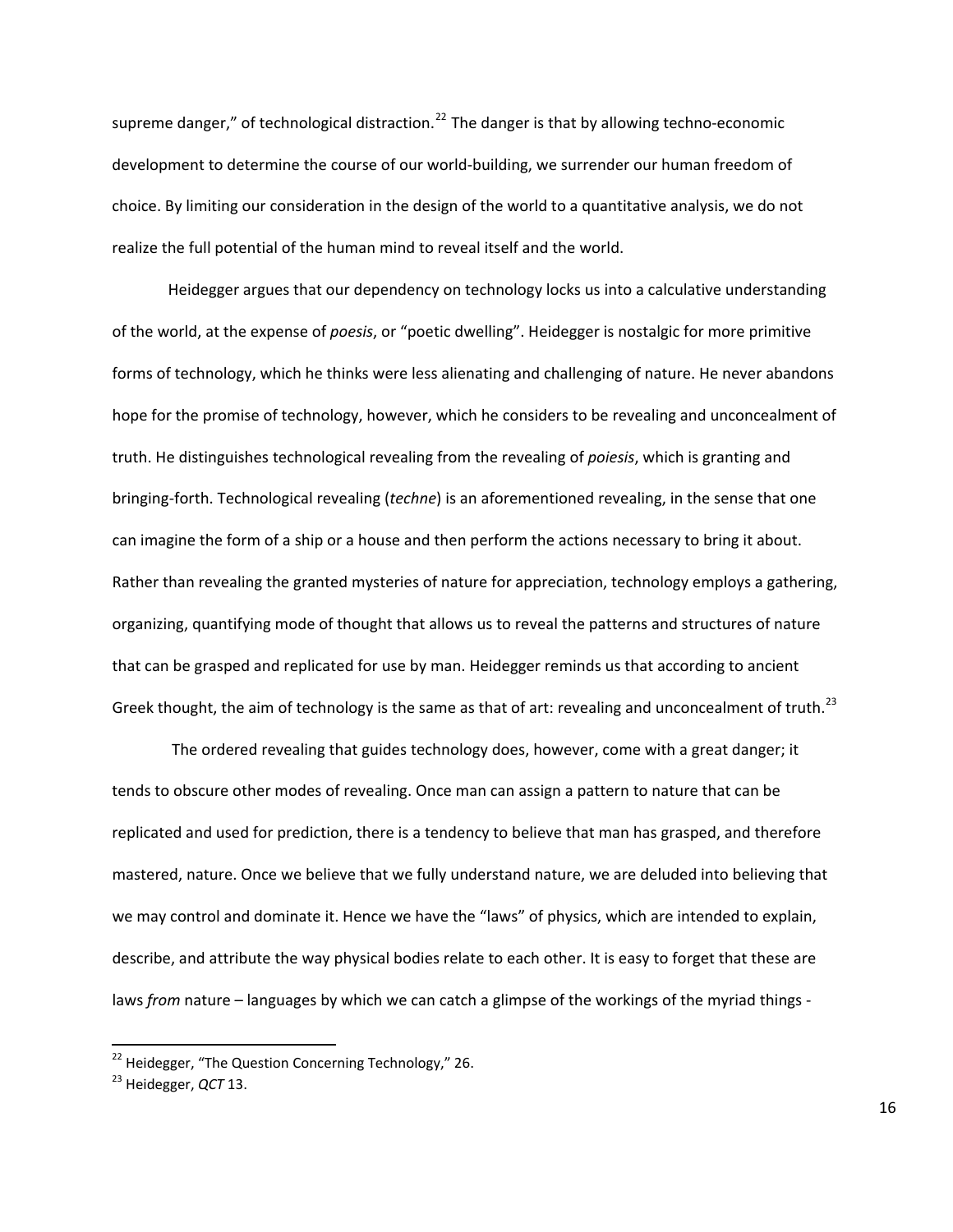rather than laws *for* nature. Heidegger calls the ordered revealing of science and technology "Enframing (*Gestell*)".[24](#page-16-0)

Enframing is that mode of thinking which attempts to gather nature into a structure that can be explained by the logical patterns of the human mind. This quantitative and calculative mode of thinking is useful for revealing the human power to shape and order the environment. It is useful for organizing men and women for a productive effort. It is dangerous, however, when it encounters something which does not fit into the framework. The quantitative mode of thinking tends to be self‐centered and cannot recognize its own limitations. Other modes of revealing and bringing‐forth (*poiesis*) are discredited or discarded. "Where this ordering holds sway, it drives out every other possibility of revealing".<sup>[25](#page-16-1)</sup>

The difference between technology as revealing and technology as challenging is directly related to Borgmann's discussion of the division of means and ends. Nature, in being challenged by modern technology to fit man's framework, becomes a mere means and is quantified as a resource. It is no longer appreciated for its intrinsic value but only for the value of the service that it provides. Heidegger uses the example of the Rhine river that has been harnessed by a hydro-electric dam, "What the river is now, namely a water power supplier, derives from out of the essence of the power station."<sup>[26](#page-16-2)</sup>

The great "monstrousness" that Heidegger identifies in this way of thinking is that humans are simultaneously reduced to a mere means. By being challenged to order and challenge nature, people become resources or instruments that are only capable of that specific activity and are compelled to participate. Heidegger compares the way in which a forester goes about his business in the modern age as opposed to the way his grandfather may have done the same job. While the grandfather may have been able to maintain a sense of freedom of choice and awareness in his activity, the modern forester is "commanded by profit-making in the lumber industry, whether he knows it or not. He is made

<span id="page-16-0"></span><sup>24</sup> Heidegger, *QCT* 18.

<span id="page-16-1"></span><sup>25</sup> Heidegger, *QCT* 27.

<span id="page-16-2"></span><sup>26</sup> Heidegger, *QCT* 16.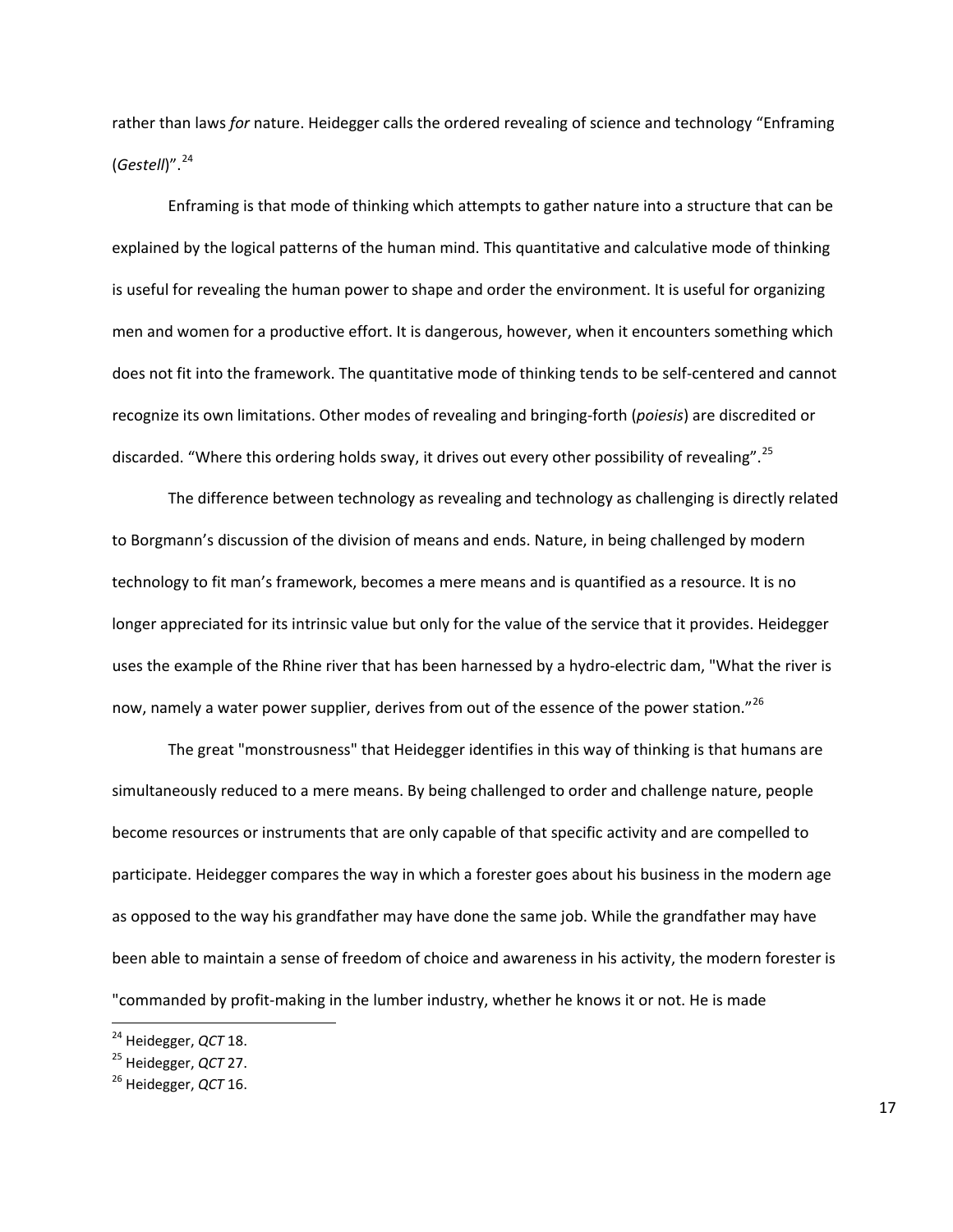subordinate to the orderability for cellulose, which for its part is challenged forth by the need for paper, which is then delivered to newspapers and illustrated magazines".<sup>[27](#page-17-0)</sup> The forester is challenged, just as the natural ecosystem is, to provide greater and greater amounts of paper to meet demand and make a livelihood. Slim profit margins compel him to harvest as much as he possibly can rather than the right amount for himself and the forest. In being challenged and ordered, he is no longer realizing his essence as human, and he is a mere means, a machine. As the forest is destroyed, the man is unwillingly and unwittingly transformed into a destroyer rather than a creator.

For Heidegger, the essence that humans are in danger of losing to technological distraction is the freedom to reveal the world and be aware. A human is more than a machine insofar as she maintains this ability. Machines do not create meanings or purposes. They operate according to some rules and within given limitations. They are unaware and are only good in relation to how well they can achieve the task that they are given. Humans, however, are more than simply task‐achievers. *Techne, episteme,* and *poiesis* are all pursuits of humans directed to the goal of revealing, bringing‐forth, and unconcealing truth. As long as a person is aware and mindful of what he is doing and his place in relation to the myriad things, he is more than a machine. He encounters his essence insofar as it is revealed to him by a balance of the varied modes of thinking.

Hubert Dreyfus elucidates the implications of the instrumentalizing of humans in the modern technological world:

Heidegger's concern is the human distress caused by the technological understanding of being, rather than the destruction caused by specific technologies. Consequently, he distinguishes the current problems caused by technology – ecological destruction,

<span id="page-17-0"></span><sup>27</sup> Heidegger,*QCT* 18.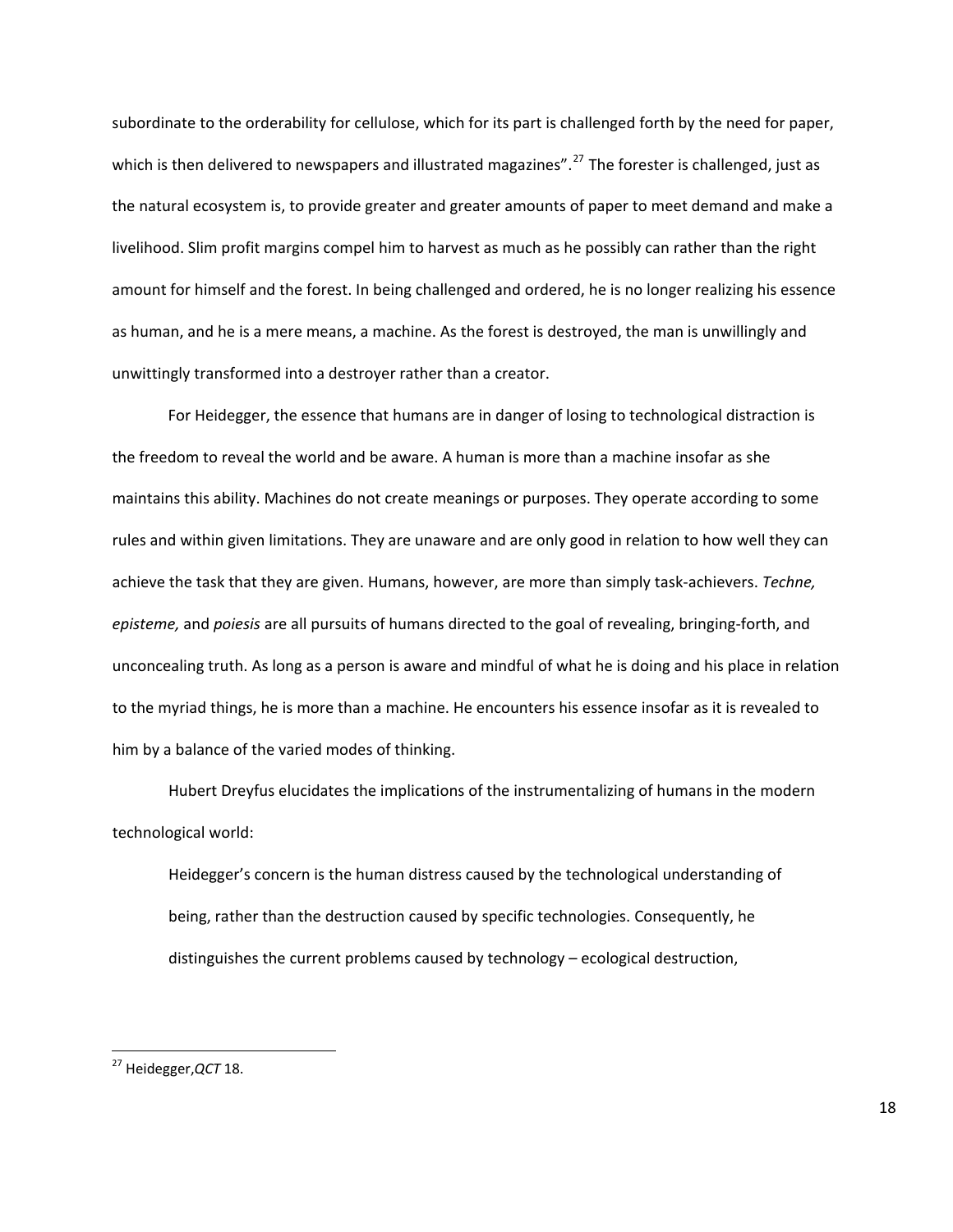nuclear danger, consumerism, and so on – from the destruction that would result should technology solve all of our problems.<sup>[28](#page-18-0)</sup>

Dreyfus argues that Heidegger is worried about technology's effect on the human ability to encounter his own essence even more than the possibility that the unintended consequences of technology should damage our material world. The idea that technology should one day "solve all of our problems" by super‐efficient use and distribution of resources and thereby leave us impoverished of an awareness of what it is for which we are working so hard, is terrifying. Sustainable development is a dangerous concept with destructive potential if we take seriously Heidegger's fear of the "supreme danger".

The blockbuster film trilogy, *The Matrix*, illustrates a radical vision of a reality in which ecological limitations are overcome, and human needs are provided for in a way that causes the critical observer to re-consider these priorities. The premise of the movie is that human beings are unwittingly farmed for their energy by machines that were originally created by humans, ironically flipping the means and ends dichotomy on its head. Although the earth is a wasteland and the air is un‐breathable, the majority of humans sleep in individually-wrapped, technologically sustaining pods, and dream that they are in a world much like the one we know, meanwhile unaware of the efforts of the machines to keep them alive as an energy source.

The big question of *The Matrix*, however, is "If we feel no suffering, do we care that we are being deceived? Might we not be content to be eternally dreaming from within a comfortable unconsciousness?" In the movie there is a small, heroic group of freedom fighters that is leading an armed resistance against the machine oppressors in order to reclaim the scorched planet and awaken humankind from its eternal daydream. The most intriguing character, however, is the one member of the rebellion who only wants to go back to sleep in his comfortable pod. He cuts a deal with the

<span id="page-18-0"></span><sup>28</sup> Hubert Dreyfus, quoted in Davison, *TCMS*, 133.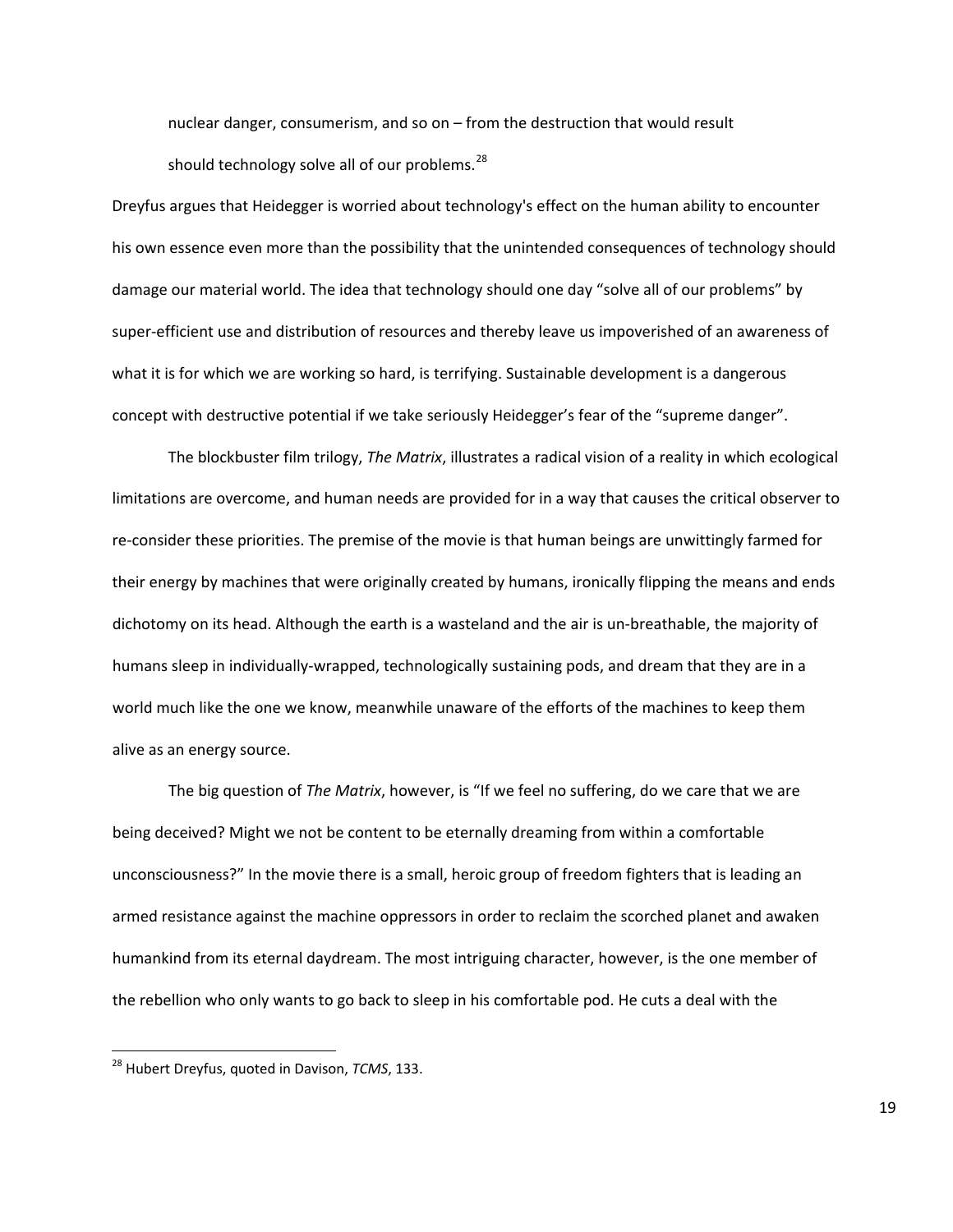machines to betray his rebellious comrades in exchange for the ability to permanently forget the harsh reality and return to the dream world of blue skies and humans at the top of the food chain. In the movie, this character is obviously a villain because of his betrayal, but he is interesting because he forces every person who watches the movie to consider the question: "Would I rather sleep in oblivious bliss or struggle for a bleak truthfulness?"

This question is obviously an extreme example, but it brings to the surface the question about what it is that we would like to sustain through technological development. The traitorous rebel made the choice to submit to technology and allow himself the personal experience of comfort and complacency at the expense of awareness of his own instrumentality. The other rebels make the choice to fight technological determinism at the expense of the comforts of distractedness. This choice between comfort and awareness gets to the heart of the human essence that Heidegger believed ought to be sustained.

The greatest danger of the comforts of distraction is that in the imprisoning dream‐world, the deluded one perceives himself as master.

Meanwhile man, precisely as the one so threatened, exalts himself to the posture of lord of the earth. In this way the impression comes to prevail that everything man encounters exists only insofar as it is his construct. This illusion gives way to one final delusion: It seems as though man everywhere and always encounters only himself… In truth, however, precisely nowhere does man today any longer encounter himself, i.e., his essence.<sup>[29](#page-19-0)</sup>

By convincing himself that nature can be fully described and mastered by an ordering way of thinking, humans are distracted from other modes of thinking, which are capable of revealing our essence. The

<span id="page-19-0"></span><sup>29</sup> Heidegger, *QCT* 28.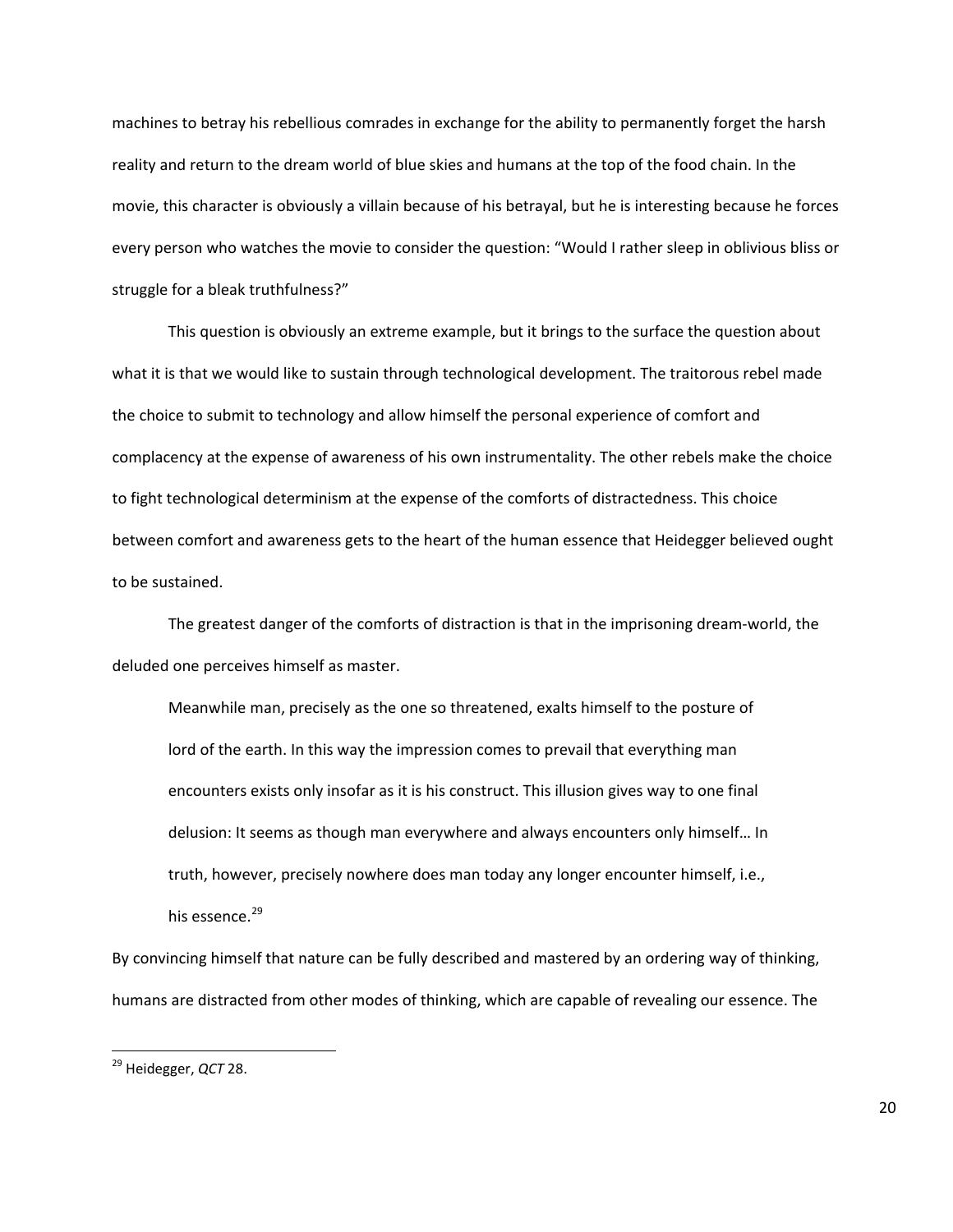ordered mode of thinking is unbalanced without the prioritization and guidance of the aesthetic mode. By surrounding ourselves with technology, we believe that we are constructing a world in which we are in control, but we are actually enslaved to it because we are no longer capable of the revealing of mind and world. Heidegger's philosophy affirms the message of the film; the villain has sold his soul to the machines, and in pursuing blind comfort and illusion, he is no longer capable of revealing his essence, which is awareness. By allowing himself to be distracted, he becomes a comfortable slave, and this is the danger of which Heidegger warns us.

Heidegger would likely argue that humanity has blindly been led down the same path of the film's villain by technological distraction and enticement. As we order and challenge nature with modern technology, we are ordering and challenging ourselves, and thereby transforming nature and ourselves into mere instruments of technological development. The mindless comfort that we find in technology, such as when we sit down in front of a television for lack of anything better to do, is obscuring the freedom to encounter our own awareness. Heidegger is clear that the choice of technological distraction may be seductive, but it is a great danger.

"Man becomes truly free only insofar as he belongs to the realm of destining and so becomes one who listens and hears, and not one who is simply constrained to obey".<sup>[30](#page-20-0)</sup> The choice of comfort in technological distraction sacrifices this freedom. It causes one to wonder whether the choice made by the villain in the film was an exercise of freedom in itself. Can we freely choose to enslave ourselves? Heidegger would deny this possibility, and so would Borgmann. Freedom is in unconcealment of truth, awareness of and engagement with reality. Whatever may compel us towards an unbalanced, overly quantitative understanding of being is a metaphysical compulsion that distracts us and denies us a genuine experience of the revealing of our essence.

<span id="page-20-0"></span><sup>30</sup> Heidegger, *QCT* 25.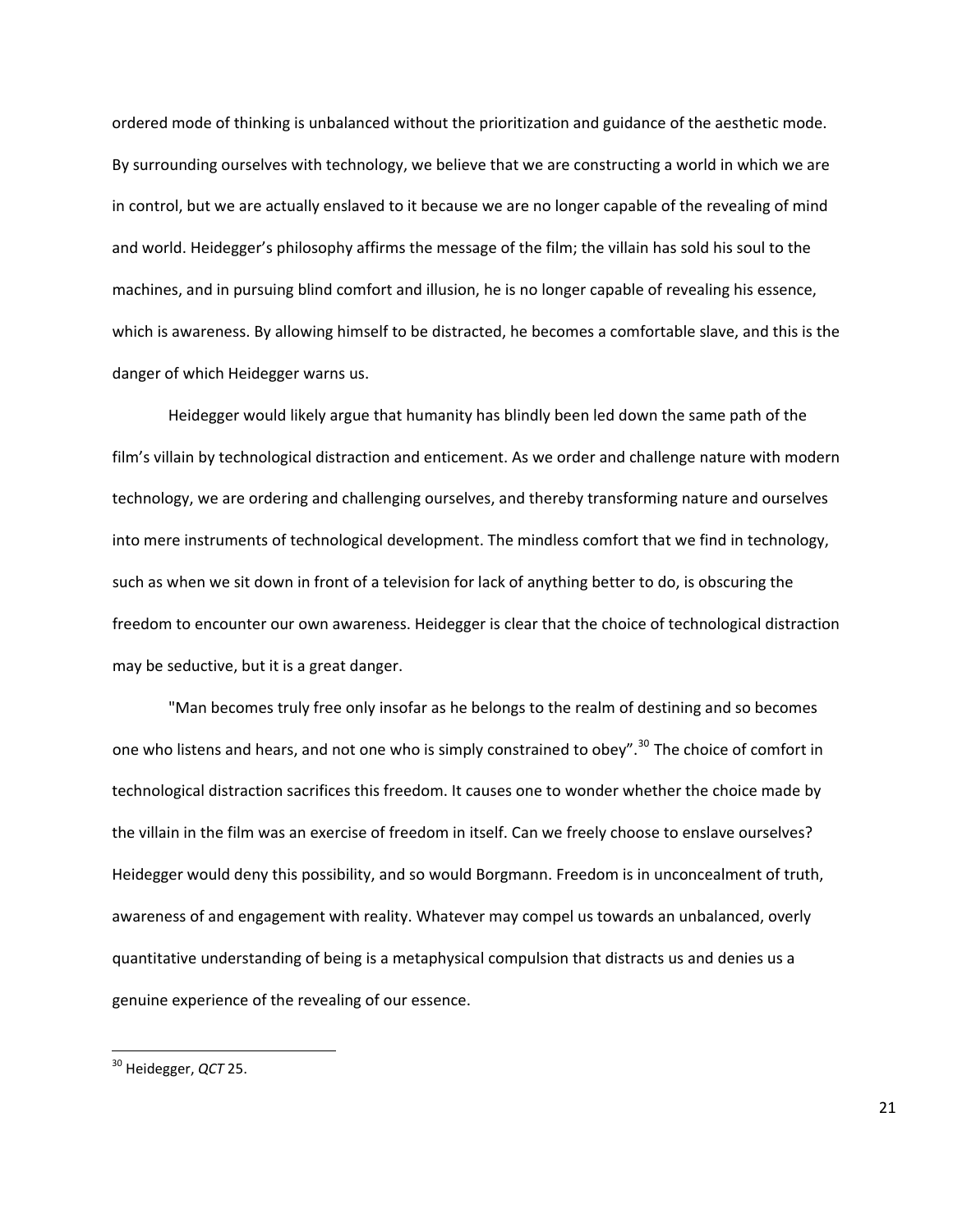Michael Zimmerman's interpretation affirms this perspective of Heidegger, "Like Deep Ecologists, Heidegger holds that modernity's quest to emancipate humanity by gaining power over nature has become a quest for power for its own sake."<sup>[31](#page-21-0)</sup> The ideal of sustainable development perpetuates this quest for domination. The ideal of efficiency strives for emancipation from limitations of energy and resources. It strives for ultimate power, and in this striving we have forgotten something about living. That which is lost or obscured by an overly technological understanding of being is *poieisis*, or meditative dwelling. Technological devices and overly quantitative thinking obscure the aesthetic mode of revealing.

# **Alternative**

Heidegger's emphasis of the aesthetic mode of thinking has a parallel in the Chinese Daoist tradition. David L. Hall and Roger T. Ames have written extensively on Daoist thought as an alternative to the western tradition of philosophical thought, particularly for approaches to ecology.<sup>[32](#page-21-1)</sup> I consider Daoist thought to be a valuable addition to the environmental discourse that must necessarily emerge from a global dialogue. Hall and Ames often discuss the Daoist "aesthetic cosmology," which provides a significant contrast to the "logical cosmology" of western philosophy. "Rational order is that sort of ordering which instantiates or realizes a presupposed structure or pattern. This sort of order is broadly quantitative and mathematical in the sense that the elements signaling the order are replaceable, substitutable." This is contrasted with the aesthetic mode, in which each particular element is "irreplaceable".<sup>[33](#page-21-2)</sup> Hall and Ames' discussion of aesthetic cosmology articulates a mode of understanding

<span id="page-21-0"></span><sup>&</sup>lt;sup>31</sup> Zimmerman, "Martin Heidegger: Antinaturalist critic of Technological Modernity" 61.

<span id="page-21-1"></span><sup>&</sup>lt;sup>32</sup> Hall "On Seeking a Change of Environment," Hall "From Reference to Deference: Daosim and the Natural World," Ames "Putting the *Te* Back in Taoism," Ames. "The Local and the Focal in Realizing a Daoist World ".

<span id="page-21-2"></span><sup>33</sup> David Hall, *OSCE* 105.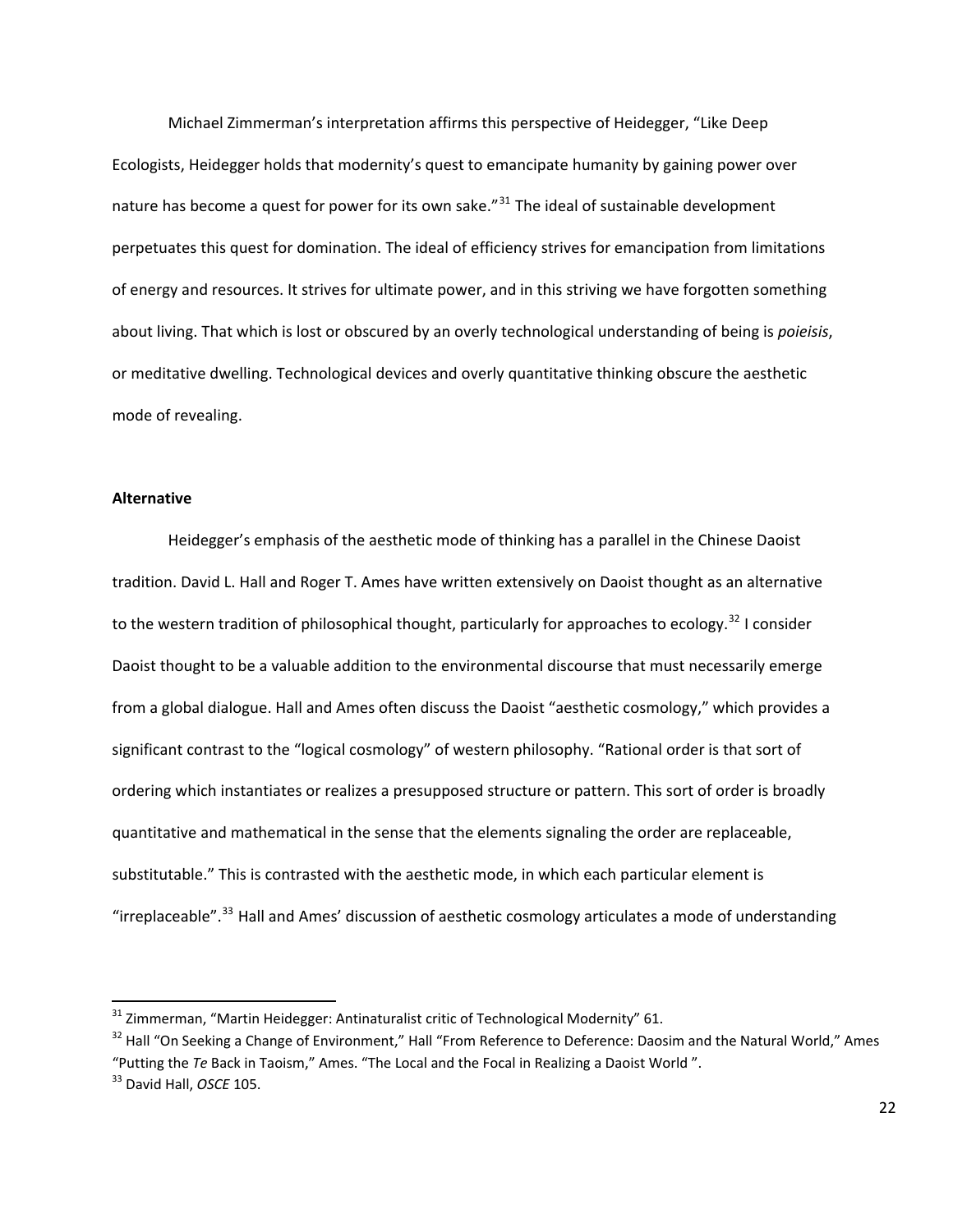the world that Heidegger would say tends to be obscured by enframing. They use an ancient tradition to explain an alternative mode of thinking more clearly than Heidegger was able to.

Ames' discussion of the Daoist terms *de* (德, integrity), *wuwei* ( 無為, nonaction), and *wuhua*  $(\mathcal{M}, \mathcal{L})$ , transformation) provides a clear path to an understanding of the aesthetic mode of thinking. Ames deploys thorough knowledge of Chinese language and philosophy to consider the meanings of these important terms. He emphasizes that "the process of existence" in the classic Daoist text, *Zhuangzi* (莊子) is often referred to as *wuhua*, or "the transformation of things".[34](#page-22-0) In the Daoist tradition, this transformation has no agent – it is not God or man manipulating nature according to some design or immutable law. It is endless transformation that occurs as the result of the interaction of the myriad things. Due to the amazing power of modern technology, however, the rapidly accelerating material transformation of the world has been commandeered by humankind. The power of technology has placed agency of the transformation in humankind's hands, which has so far mostly demonstrated its destructive potential in relation to the natural environment. With careful design, however, humankind is also capable of creative transformation from biosphere to technosphere.

Daoism is a tradition that has no morality or calculus for determining good behavior, but it does advocate *wuwei*, which literally translates to "nonaction"*.* Ames agrees with the analysis of most scholars that this literal translation fails to communicate the meaning of *wuwei*, which he most clearly defines as "the particular authoring itself, on the one hand, deferring to the integrity of the environment, and at the same time demanding that the environing conditions defer to its integrity".<sup>[35](#page-22-1)</sup> He is emphatic about the importance of awareness of both integration and integrity (*de*) in the Daoist tradition. The integrity of a thing lies in its unique role as a particular manifestation of the infinite

<span id="page-22-0"></span><sup>34</sup> Ames, *PTBT*, 131.

<span id="page-22-1"></span><sup>35</sup> Ames, *PTBT*, 138.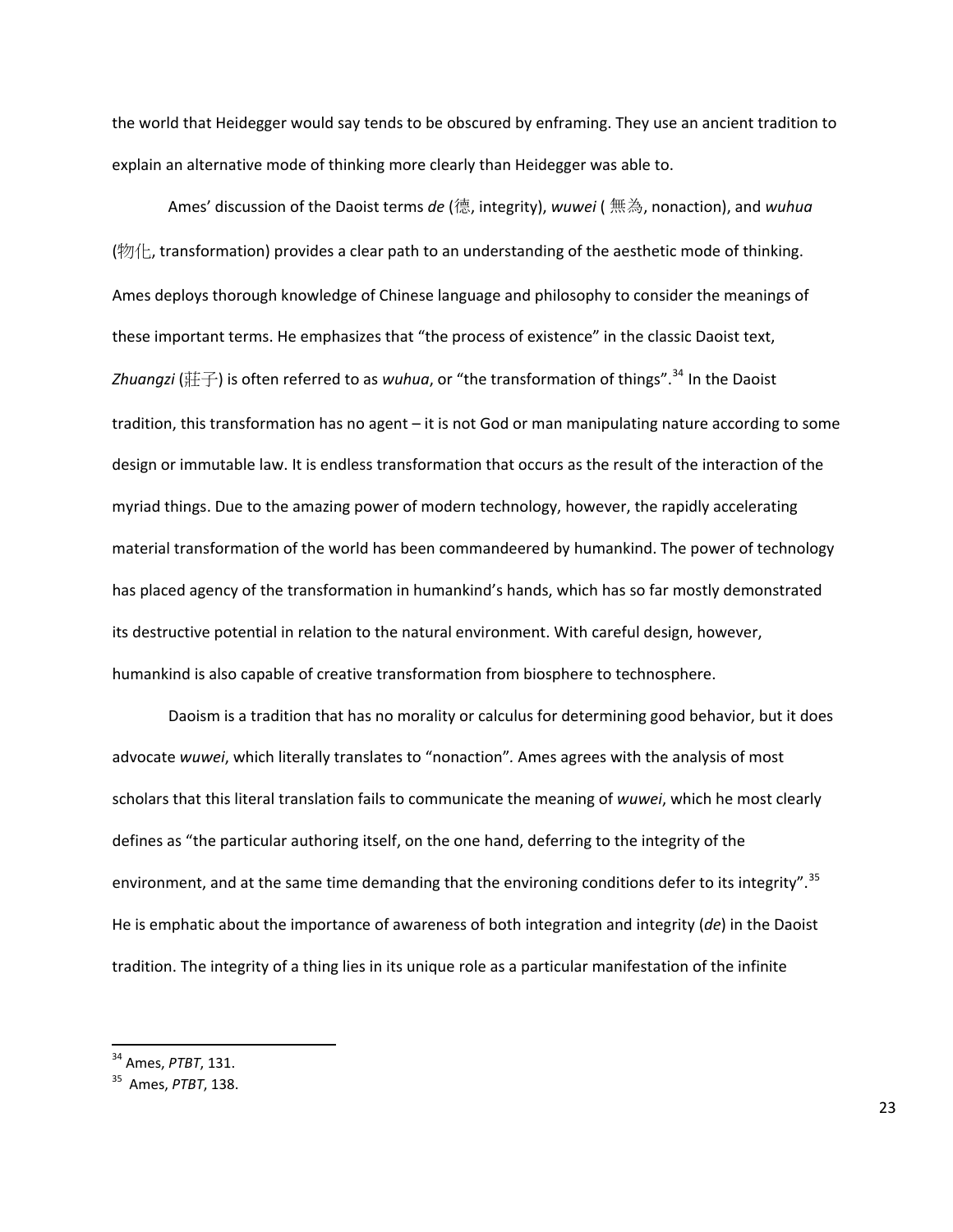possibilities of time and space. Awareness of integration lies in every individual's ability to recognize her essential inter‐connectedness to the myriad things that compose the infinite reality.

Ames would like to take this definition a step further, and here he draws the connection between *wuwei* and the aesthetic ordering of Daoism. He makes the implicit assumption (which I am willing to grant) that any individual who has a clear awareness of his integrity and integration would choose creativity over destructiveness. Once a person recognizes not only his own integrity but also the integrity of the environment and his essential embededness in that environment, any clear‐minded individual would choose to "maximize the creative possibilities of himself in his environment".<sup>[36](#page-23-0)</sup> The word "creativity" captures the link between integrity and beauty quite aptly. That which has no duplicate deserves to be valued as such. This interpretation of *wuwei* builds on esteemed scholar Angus Graham's interpretation as well as Ames' own reading of the *Dao De Jing* and *Zhuangzi*.

*Wuwei* therefore enables an individual to act in a way that does not make it "false to itself" by providing the agent with awareness that allows her to be creative rather than only destructive.<sup>[37](#page-23-1)</sup> This is not a logical evaluation that establishes criteria for morally good or bad action. Rather, it is an aesthetic evaluation in which "we distinguish *wuwei* from *yuwei* by the **quality** of the creative event – in the same way that we distinguish a good piece of music from a bad one, or a good painting from one that is not so good."<sup>[38](#page-23-2)</sup> This method leaves room for interpretation and dissent in the evaluation. It can only be agreed upon by way of dialogue and compromise.

Ames provides an excellent quotation from Hall to illuminate how one might distinguish *wuwei* activity by virtue of its emphasis on relationships of creativity, in contrast to an ethic that evaluates relationships of power:

<span id="page-23-0"></span><sup>36</sup> Ames, *PTBT*, 140.

<span id="page-23-1"></span><sup>37</sup> Ames, *PTBT*, 137.

<span id="page-23-2"></span><sup>38</sup> Ames, *PTBT*, 139.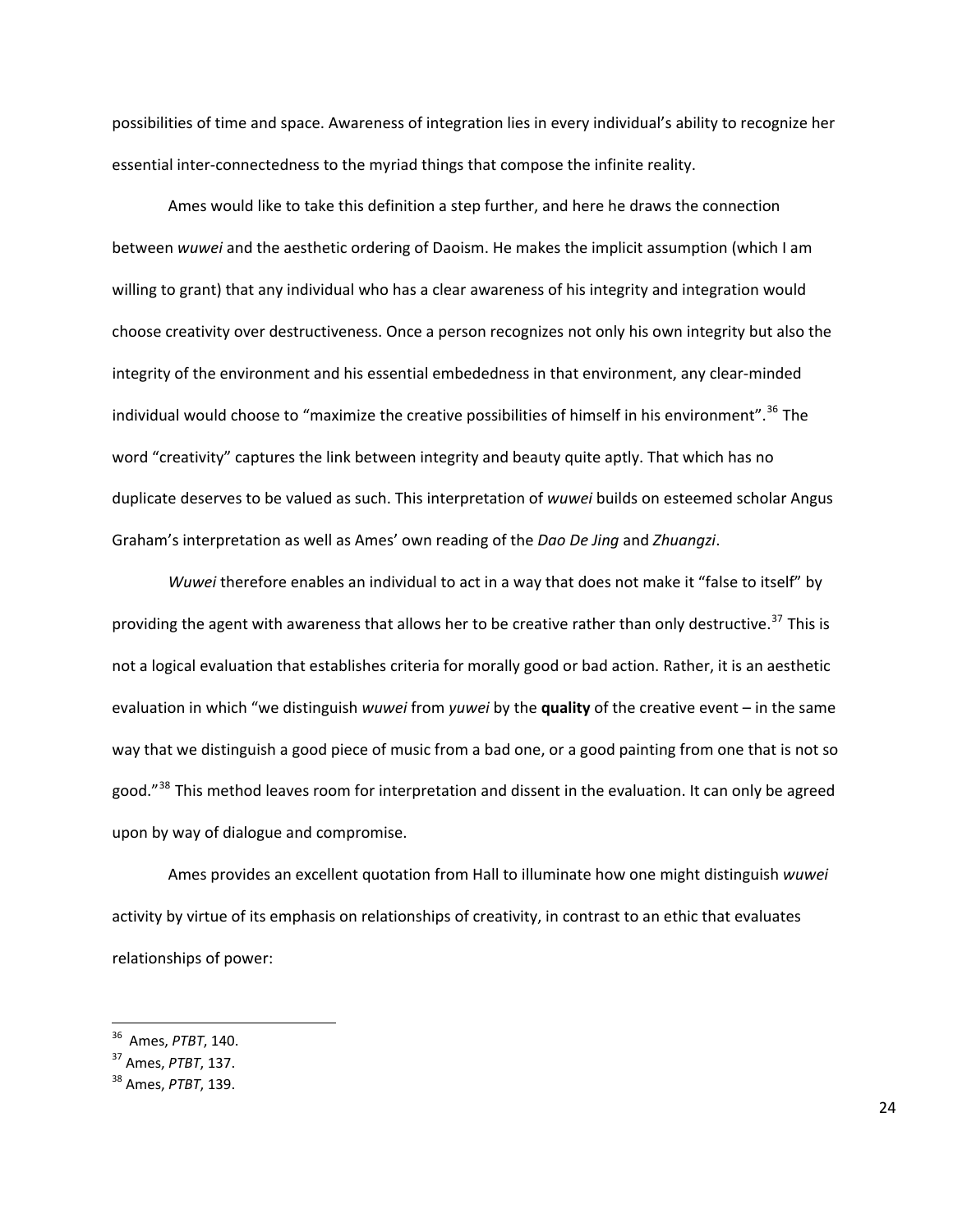Whereas "power" often suggests the correlative concepts of domination and control, "creativity" is a notion that can be characterized only in terms of self‐actualization. Unlike power relationships that require that tensions among components be resolved in favor of one of the components, in relations defined by creativity there is no otherness, no separation or distancing, nothing to overcome…. Creativity… requires that each element of a relationship be continually in the state of creating the other.<sup>[39](#page-24-0)</sup>

Because *wuwei* activity responds to awareness of both integrity and integration, it allows the agent of action to be creative rather than merely competitive. It is easy to distinguish power from creativity. Power is a calculative comparison that measures one thing against another, and decisively favors one over the other. Creativity is an aesthetic judgment that recognizes the unique beauty of each thing in its context. The beauty of a particular thing need not detract from the beauty of others, but can contribute to the creation of more beauty. A person is made more beautiful by recognizing beauty in nature or in another individual, for example. The concept of integration renders power relationships relatively insignificant in the Daoist world, for each individual is essentially dependent on the rest for self‐ actualization. Transformation which favors one individual at the expense of another achieves nothing.

Technology and economic decision‐making often lock us into relationships of power, rather than creativity. We pursue super‐efficient transformation of the environment in the name of economic growth, but rarely consider the aesthetic standards of integrity and integration. We assume that we are being productive in this effort, but transformation without creativity is only destruction. Technological efficiency favors mass‐production and substitutable parts, which are inherently short on integrity. Natural things, by way of contrast, have integrity as unique living individuals. If we do consider the transformation that we are authoring, we tend to consider it in terms of "net gain," "cost‐benefit," or

<span id="page-24-0"></span> <sup>39</sup> Hall, quoted in Ames, *PTBT*, 138.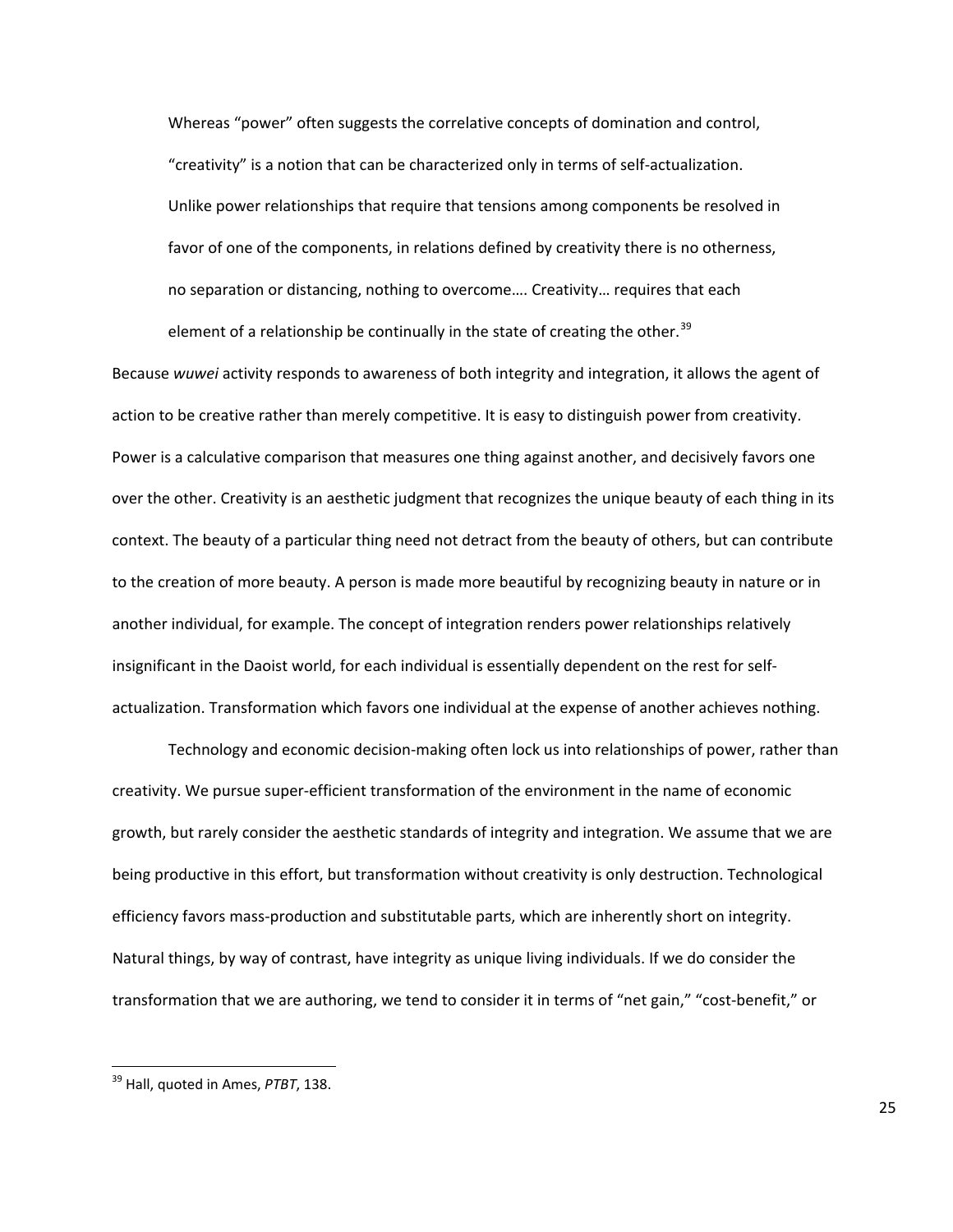"maximum-yield," rather than creativity. $40$  Discourses on sustainable development that advocate "balancing environmental and economic interests" are evaluating power relationships, rather than the aesthetic of creativity. They are focused on the dominating capacity of technological transformation rather than its creative potential.

All transformation both creates and destroys. Development does not produce value out of a void, but rather transforms the beauty of nature into the beauty of the creative human mind. What is missing from the calculative perspective of technological transformation in the discourse of sustainable development is the quality of the creation and destruction. An aesthetic evaluation of the particulars that are created and the particulars that are destroyed in transformation is impossible to achieve by a quantitative or economic analysis. It requires careful observation, consideration and deliberation. Aesthetic evaluation strives to recognize the value of a thing based on its integrity as a unique particular and also its essential integration into its environmental context. This kind of evaluation is not as simple or efficient as a quantitative comparison. It is, however, more complete and balanced. It reflects the complexity of the task at hand: world and self‐construction.

The modern world‐order that structures interpersonal and inter‐group relations is based primarily on economics, which is a quantitative method of decision‐making and interaction. Even the most well‐intentioned economists, such as ecological economist Herman Daly, attempt to give a numerical value to nature, life, art, and all of creation in order to fit them in as resources for the economic machine.<sup>[41](#page-25-1)</sup> A more balanced world-order that operates on a balanced world-view must allow for and give a value to qualitative judgments. Aesthetic quality complicates and enriches the evaluation of world‐transformation. It may not be as efficient as the calculative mode of decision‐making, but it is a

<span id="page-25-0"></span><sup>&</sup>lt;sup>40</sup> Brundtland, et al. 45.

<span id="page-25-1"></span><sup>&</sup>lt;sup>41</sup> Daly, "Elements of Environmental Macroeconomics".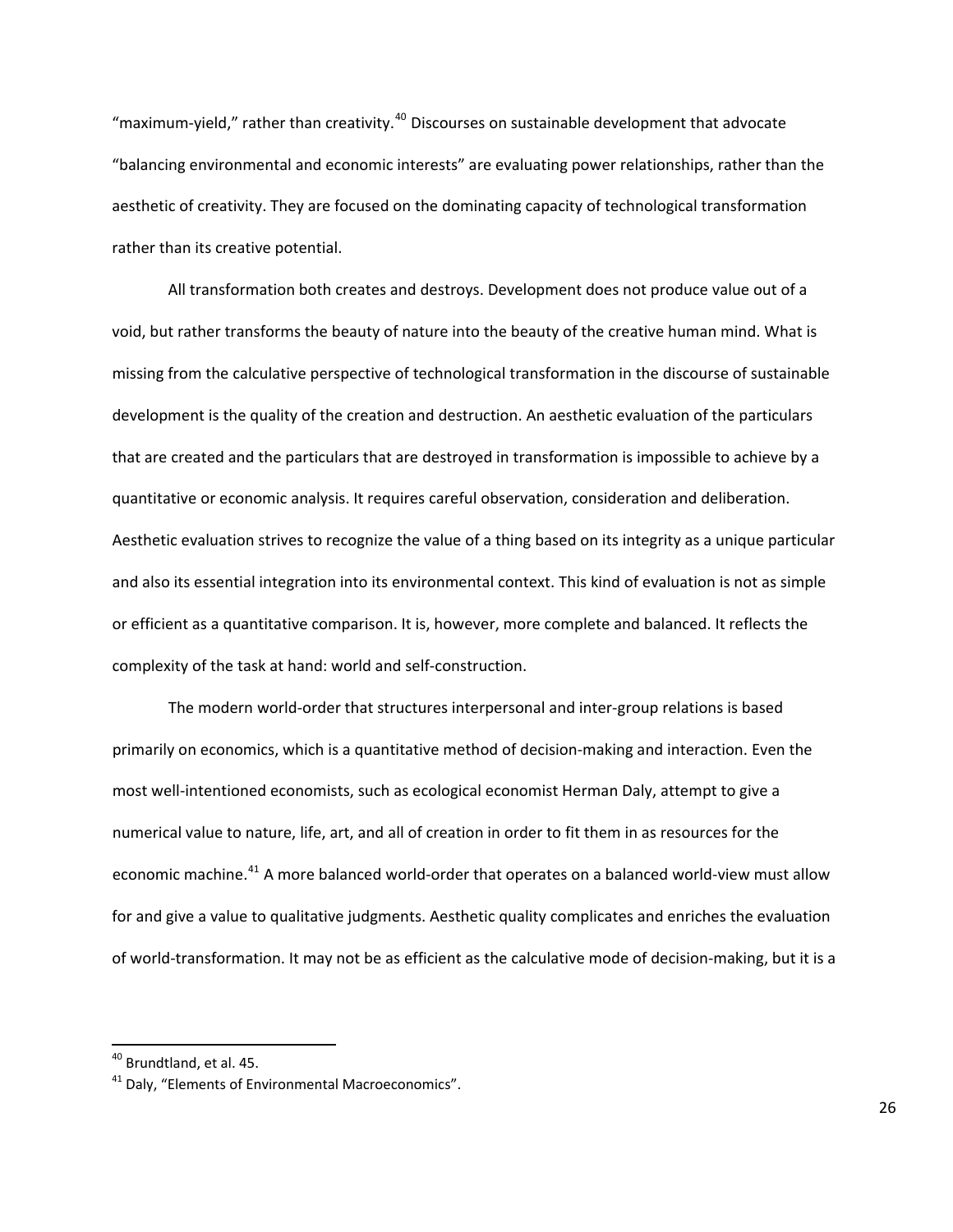way to be more aware of the role our actions play in the design of our world and our selves. It allows us to consider the relationships of creativity rather than just those of power.

Successful rehabilitation of the modern world consciousness requires that we create a socio‐ political‐economic system which allows individuals to act *wuwei,* as understood by Hall and Ames. Such a system would feature opportunities for individuals to make decisions based on aesthetic as well as quantitative judgments. Rather than quantifying nature and life to fit into the economic system, the technological economy would be qualified. Dialogues on techno‐economic development would include considerations of open space and lost ecosystems in addition to cost-benefit analysis. We would be allowed to value creation rather than only domination. Concretely, this would mean that rather than only evaluating the net number of trees cut versus the net number of jobs created, each project of development would be evaluated in its local context as a creative transformation of our environment and our selves. Only by this careful, balanced mode of deliberation and evaluation can we eliminate the contradictory nature of our global "development" that tends to be destructive.

### **Contestation**

In *Technology and the Contested Meanings of Sustainability*, Aidan Davison dismisses Heidegger's aesthetic remedy to the danger of technological transformation. He is not convinced of the ability of the aesthetic mode of thinking to counter the destructive potential of modern technology. He particularly dislikes the Dreyfus interpretation in which:

We are cautioned by Heidegger not to rush headlong into action aimed at solving an evident but, he assures us, nonetheless inessential problem such as the destruction of a river valley… Heidegger insists that in our urgent hurry we will miss the real threat,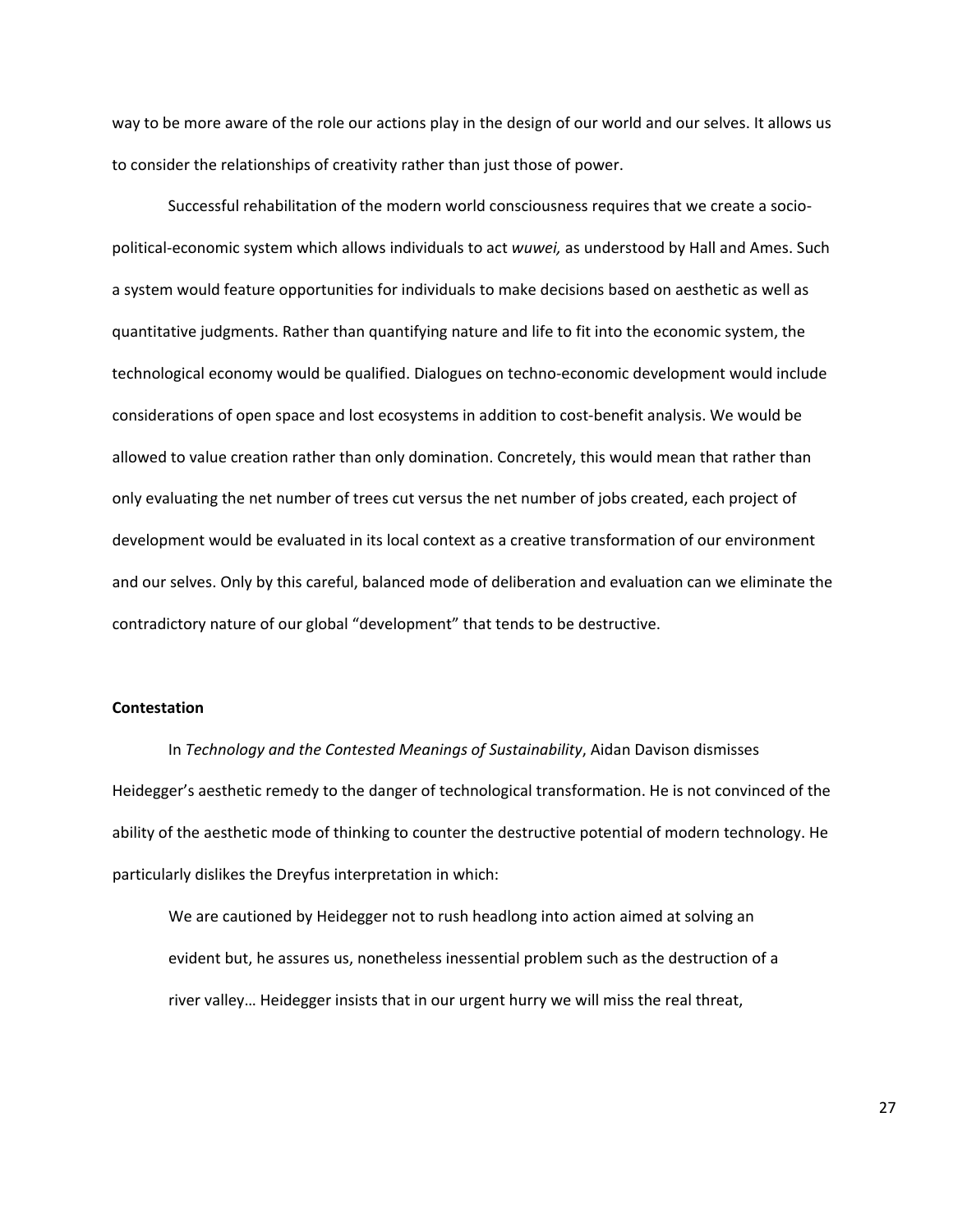which is not to the valley or even its displaced human residents, but to the possibilities for human thinking itself.<sup>[42](#page-27-0)</sup>

Davison ridicules Dreyfus' interpretation of Heidegger which articulates greater concern for a deformed understanding of being than for physical destruction of the environment. He argues that the material consequences of the development of technology cannot be held less harmful, or separate from the harm done to our understanding of being. Davison is worried that potential activists, concerned with the dangers posed by the techno‐economic development, will heed Heidegger's words as an exhortation to sit and read and write poetry rather than rising to appropriate action.

Davison accuses Heidegger of retaining an instrumentalist concept of technology: "by adopting our place as artful and meditative dwellers, technologies become instruments once again: we can set them aside at any point."<sup>[43](#page-27-1)</sup> He interprets Heidegger as suggesting that we withdraw from technology and deny it the opportunity to deform our encounter with our essence, rather than take action to reform technological practices. Davison counters that aesthetic evaluation will not save us from the ecological crisis; it will only turn us farther from a healthy relationship with technology.

Davison's ire is raised by the Dreyfus interpretation, which draws on the memorial address which Heidegger gave in 1955, in which he says that the human essence may not be preserved through *praxis* but only through the "intention to pit meditative thinking decisively against merely calculative thinking."<sup>[44](#page-27-2)</sup> Davison argues that this sharp dichotomy of modern, calculative thinking against meditative thinking is dualistic and simplistic. There is no allowance for the ambiguity of modes of thinking. "The line between opposing our calculative orientation to thinking and disregarding embodied human

<span id="page-27-0"></span><sup>42</sup> Davison. *TCMS*, 134.

<span id="page-27-1"></span><sup>43</sup> Davison, *TCMS*, 136.

<span id="page-27-2"></span><sup>44</sup> Heidegger in Davison, *TCMS*, 137‐138.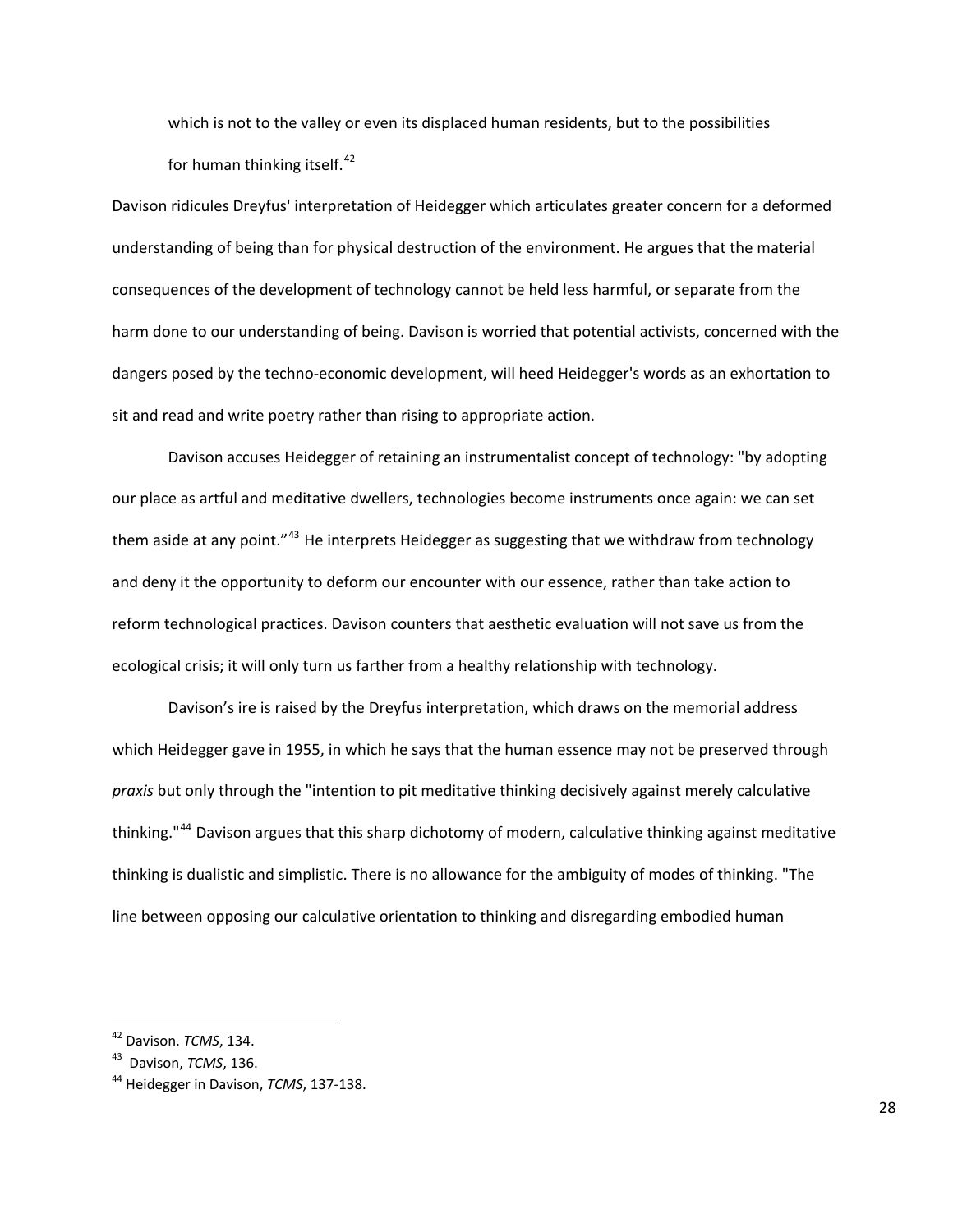suffering is fine indeed".<sup>[45](#page-28-0)</sup> By de-valuing calculative thinking and reasoned, practical action, Heidegger runs the risk of implicitly condoning the real and immediate destruction taking place on earth.

Davison makes reference here to the essential dependence of humankind on technology and technological modes of thought. Relieving the suffering technology has caused will require its active and immediate reform from within. Davison agrees that there is a danger that participation in this kind of thinking could simply perpetuate the technological perspective of being, but refuses to advocate idle meditation over activism as he thinks Heidegger does in the Dreyfus interpretation. "We have need of not only the saving power latent within genuinely poetic thinking and acting, we have need of the saving power of practical moral judgment in our everyday forms of life."<sup>[46](#page-28-1)</sup> Retreating to academia and art will not sustain the environment or the human condition. Action is needed, and Davison does not think that aesthetic appreciation is enough to motivate it.

### **Salvatory Potential**

Davison does not give Heidegger enough credit. The "saving power" that Davison refers to above exists, for Heidegger, in technology as well as in poetry. We need not divide our behavior dualistically into technological over and against poetic. Heidegger's essential idea in *The Question Concerning Technology* is that humans seek unconcealment of truth in both technical and poetic activity. As long as we can be aware of this goal, both modes of thinking and activity are valuable and necessary. They are essential parts of the human understanding of being that cannot be separated. The rehabilitation of our destructive behavior does not lie in art instead of technology, but in artful use of technology.

<span id="page-28-0"></span><sup>45</sup> Davison, *TCMS*, 136.

<span id="page-28-1"></span><sup>46</sup> Davison, *TCMS* 138.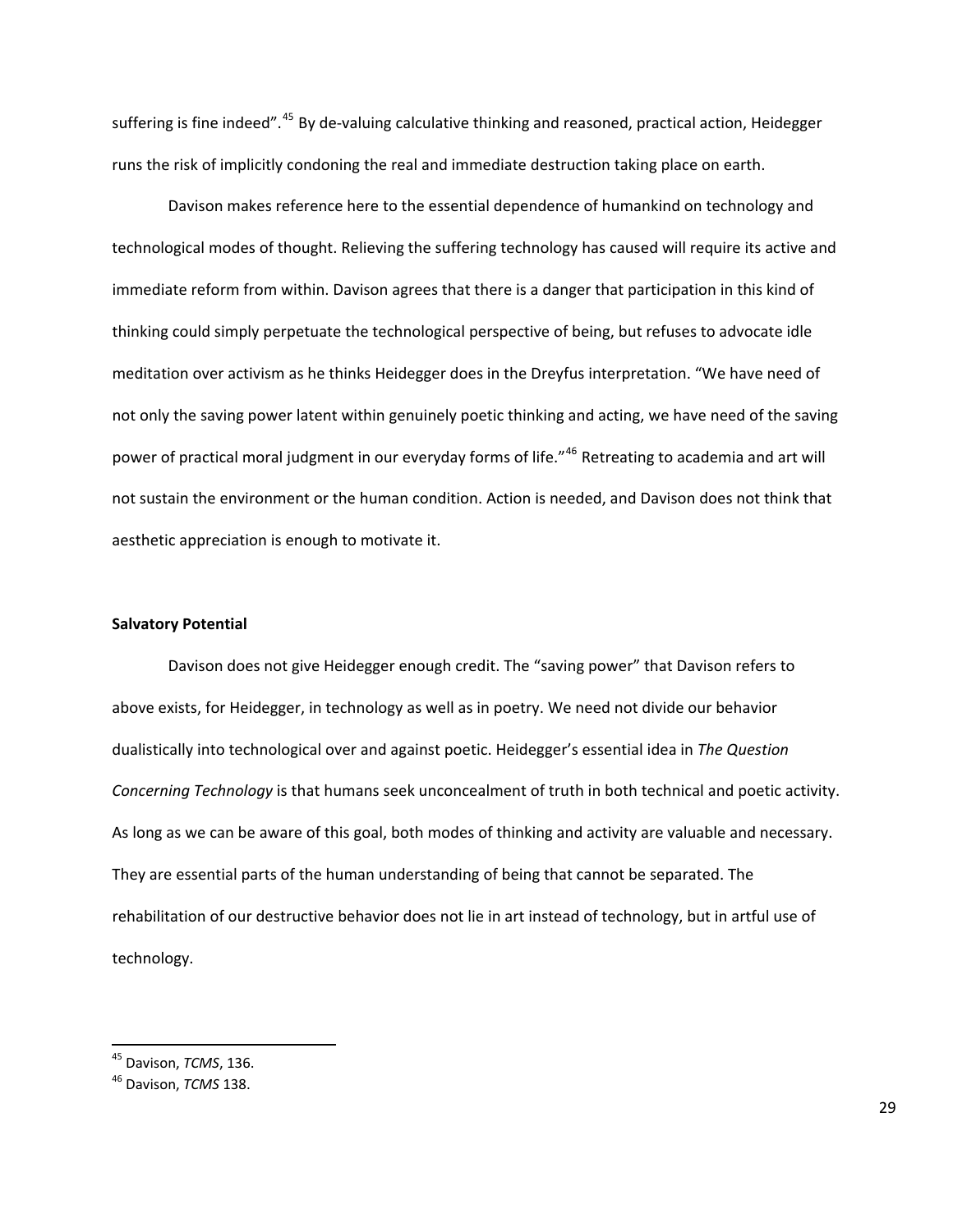Davison is correct in determining that the destruction of the environment, the destructive behavior, and the unbalanced consciousness are not separate issues requiring distinct responses. They are causes and confirmations of each other. They are avoidable, and they exist not because we have made bad choices, but because we have failed to choose. Overly quantitative thinking -- by way of technological distraction and reliance on economic decision‐making ‐‐ obscures both the causes and effects of self‐ and world‐transformation from individuals and societies. Economics oversimplifies the decision‐making process and leads us to believe that the course of development is already determined by our needs and limitations. Technological devices distract us from the consequences of our actions so that we are not immediately aware of the inadvertent violence in our modern lifestyle. We have allowed techno-economic development to determine the course of our transformation rather than taking responsibility for the design of this essential project. Davison calls this behavior "sleepwalking" through techno-economic development.<sup>[47](#page-29-0)</sup>

Heidegger reminds us with the poetry of Frederic Hölderlin that "where the danger is, grows the saving power also".<sup>[48](#page-29-1)</sup> He resists both instrumentalist and deterministic interpretations of technology, and declares the essence of technology "ambiguous".<sup>[49](#page-29-2)</sup> Although it is true that technology holds a dangerous power to transform man and world, it also contains the "saving power [that] lets man see and enter into the highest dignity of his essence".<sup>[50](#page-29-3)</sup> This is a reference to the power of technology to liberate us from a survivalist mentality into a revealing awareness. Our needs must be met in order to allow us to consider matters of awareness; technology may be distracting, as Borgmann demonstrates, but hunger and thirst are arguably more so. The comfort that technology brings is liberating to an extent. Before it obscures alternative modes of revealing, it first enables them.

<span id="page-29-1"></span>

<span id="page-29-0"></span><sup>&</sup>lt;sup>47</sup> Davison, *TCMS* 98.<br><sup>48</sup> Heidegger, *QCT* 28.<br><sup>49</sup> Heidegger, *QCT* 33.<br><sup>50</sup> Heidegger, *QCT* 32

<span id="page-29-2"></span>

<span id="page-29-3"></span>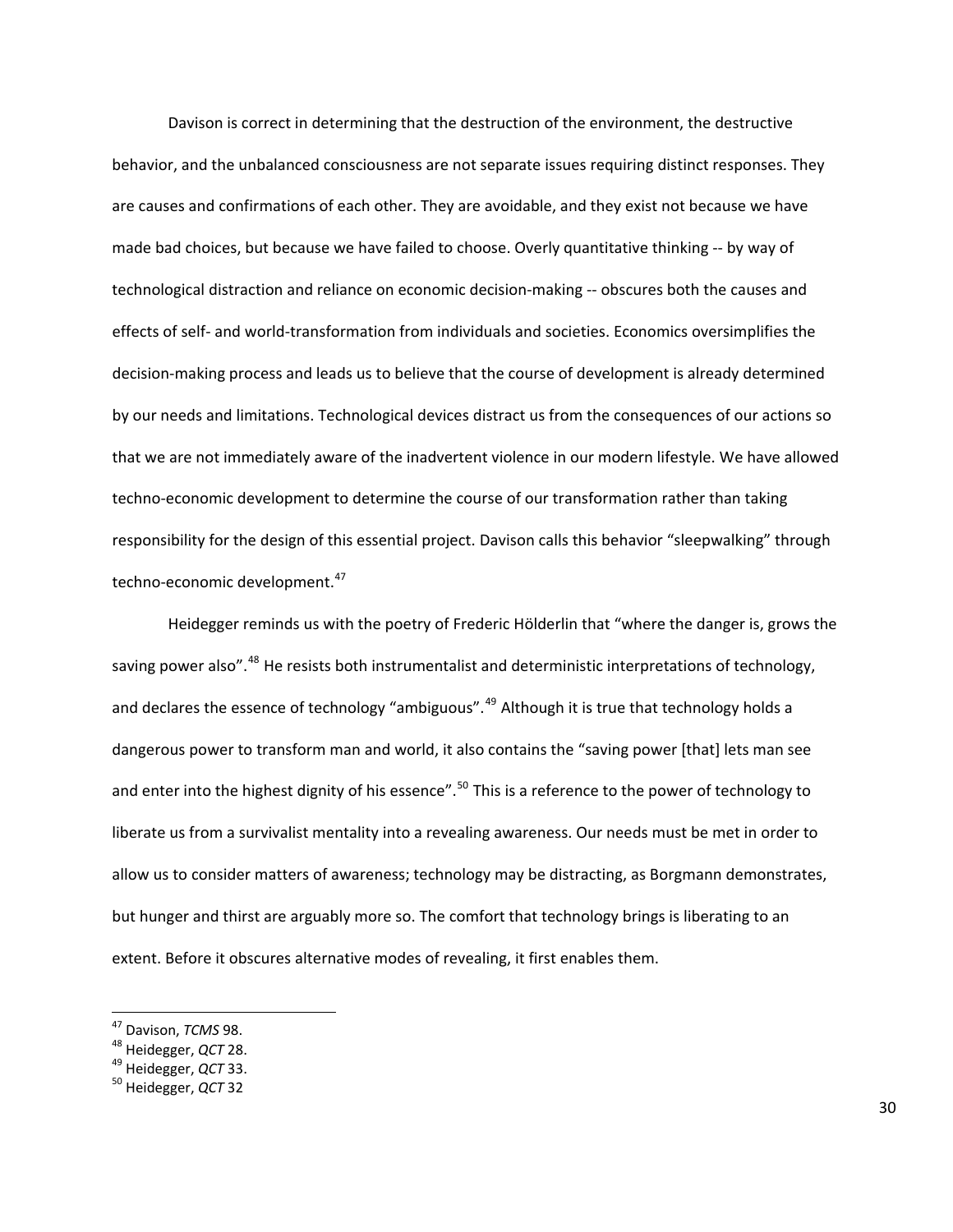"Everything rests on this… catching sight of what comes to presence in technology, instead of merely staring at the technological".  $51$  This is where the saving power of technology lies. The value of technology does not lie only in its power, but in its power to enable creativity. Technology is capable of radical transformation of the environment, and it is that transformation of which we must "catch sight" and be aware. The technology itself can become a distraction from the transformation which it brings about, however, and that is dangerous. Technology is useless unless it provides a creative relationship between the designer and the designed.

The liberating power of technology is often evident when it saves us time, reduces distances, or extends our lives. These functions are not liberations, however, without the accompaniment of the second part of the promise of technology, which is enrichment. Without enrichment, liberation is empty. The freeing of time and space is negated by the distractions that we subsequently fill them with. Enrichment is an aesthetic term which must be evaluated as such. Enrichment cannot be measured by economic value or efficiency. The promise of technology is as much aesthetic as it is technical, and it is important to evaluate technological progress by balanced standards.

"Essential reflection upon technology and decisive confrontation with it must happen in a realm that is, on the one hand, akin to the essence of technology and, on the other, fundamentally different from it. Such a realm is art".<sup>[52](#page-30-0)</sup> Technology must be reformed in a practical and technical way. This does not mean however, that technology must merely become more efficient, or more powerful and dominating. Our relationship with technology will only be reformed when we evaluate it in the same way that we evaluate art. The promise of technology will only be fulfilled when it is capable of revealing our creative potential. If we continue to pursue technological development in the overly quantitative mode, there is a great danger that we will perpetuate the deterioration of our world and our lives.

<span id="page-30-0"></span><sup>51</sup> Heidegger, *QCT* 32. <sup>52</sup> Heidegger, *QCT* 35.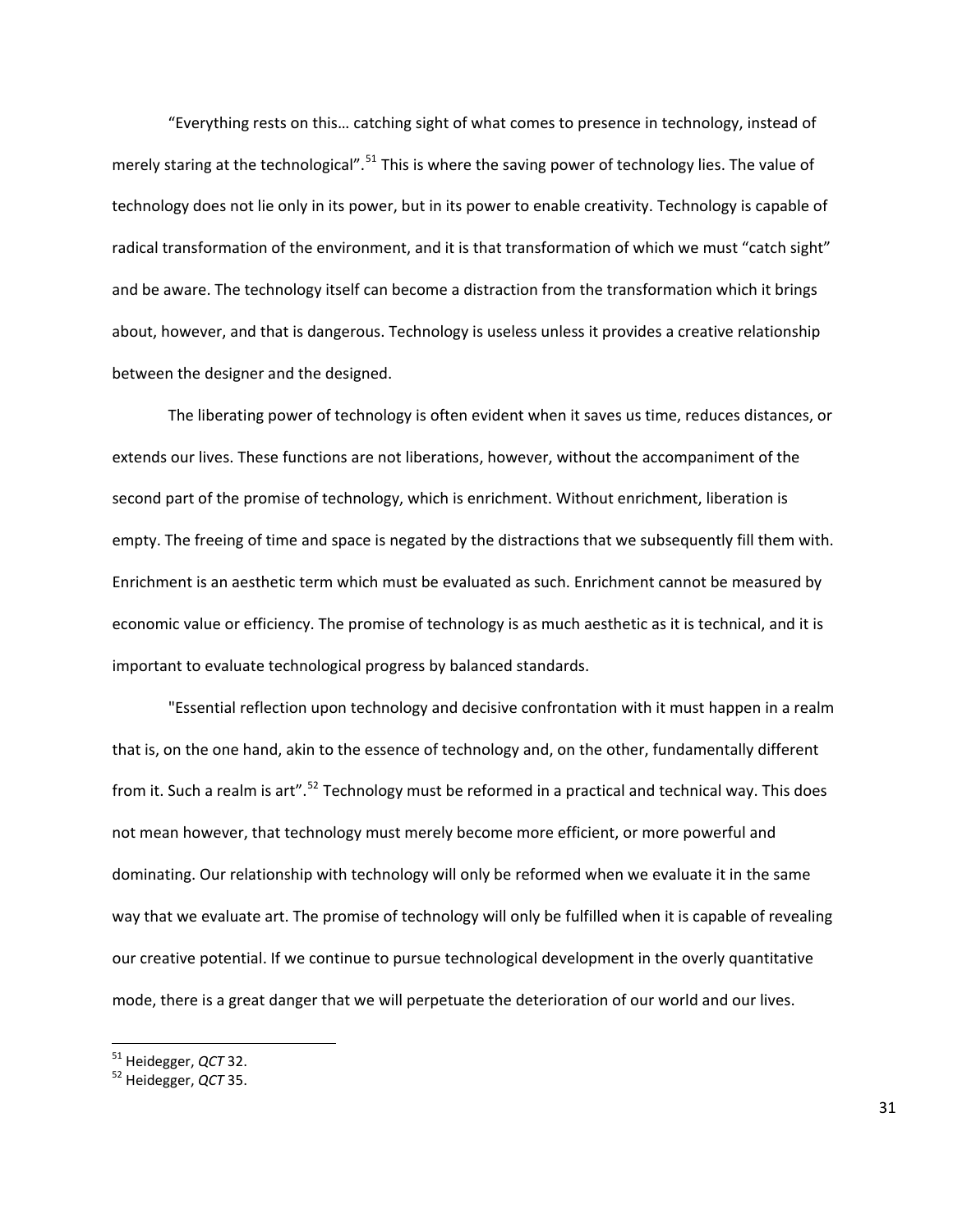Sustainable development is a technical discourse that proposes a calculative fulfillment of the promise of technology. It promises to perpetuate the growth of our technological environment to make the world more comfortable and suitable for human life. A perfect technological environment by this definition is one that has overcome the limitations of the natural environment to consistently provide for the needs of human beings. The shortcoming of this perspective is that it promises liberation from needs and limitations without referring to the enrichment that can result. It idealizes empty efficiency which accelerates the transformation of the world, but fails to acknowledge that this transformation is only good if it reflects the creative potential of the human mind. There are efficient destroyers as well as efficient creators, and sustainable development does not distinguish between them. Without opportunities for aesthetic evaluation of technological development, sustainable development is merely perpetual transformation rather than perpetual creative transformation.

### **Balanced Thinking**

In order to avoid being co-opted by agents of destructive development, environmentalist discourse must address more than the technical discourse of sustainable development is capable of addressing. The exclusive attention to the environment as a provider of services and resources is limiting, and frames human beings as mere producers and consumers. Sustainable development is a good technical objective for certain sectors of society, but it should not define the nature of our relationship with our environment.

I do not mean to be callous towards parts of the world where needs and limitations are very serious and immediate concerns. The so-called "developing" nations do achieve significant benefits from techno-economic growth as people are made capable of supporting themselves and their families. This is not to say that aesthetic evaluation should play no role in the development of these places, only that the pressing nature of their needs do merit a technical response. The continuation of the reliance on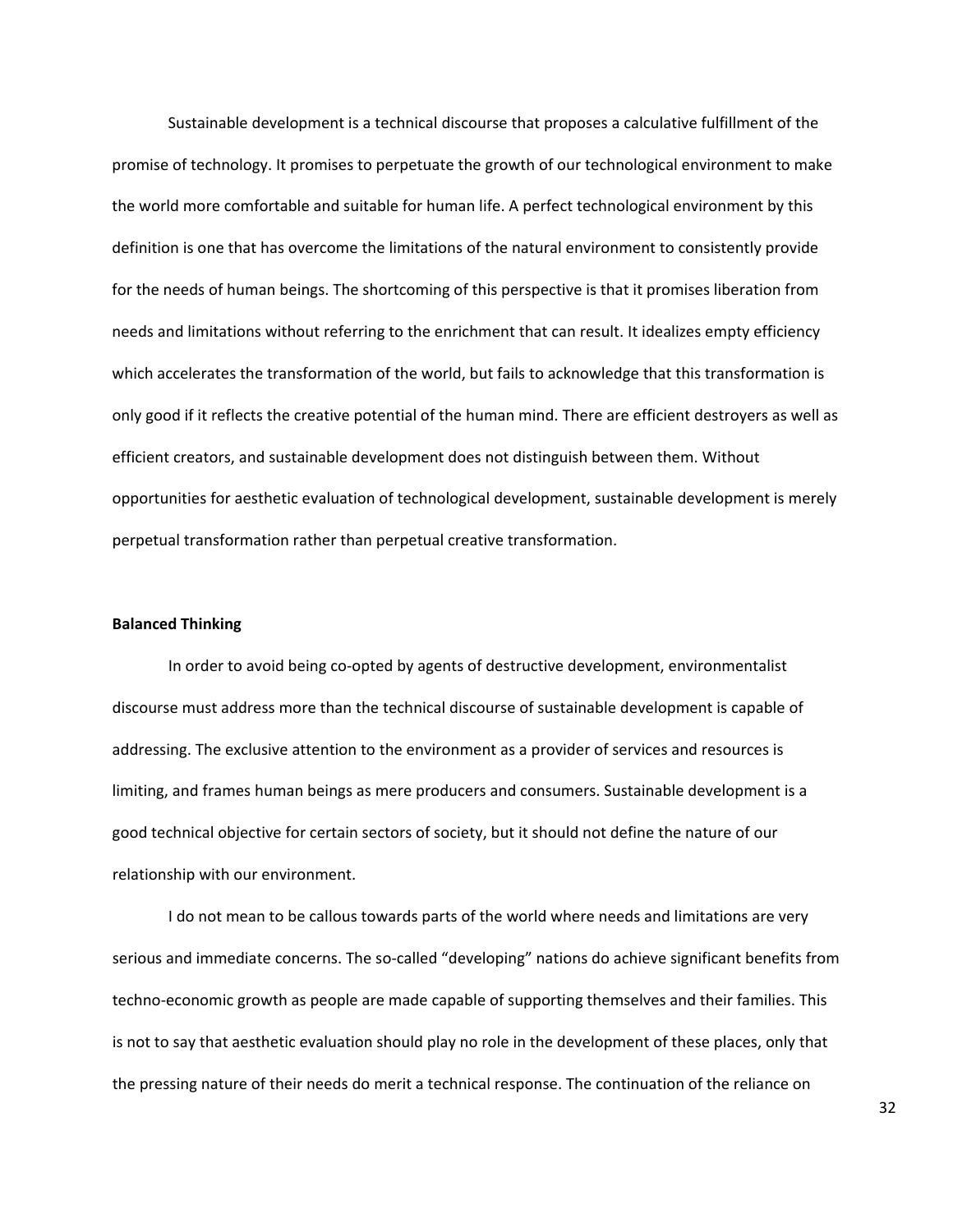techno‐economic development in the "developed" nations, however, is oxymoronic and destructive. Once a certain standard of living is met, attention must be turned from survival and comfort to aesthetic creation, from liberation to enrichment. Without this transition, we are susceptible to the distraction that Borgmann fears and the danger that Heidegger fears.

Aesthetic evaluation of our integrity and integration in our world includes awareness of the value of the natural things that are destroyed by technological transformation. Some may value them more than others, and these conflicts must be resolved in a dialogue, by way of democratic processes. World design and transformation is a global project, and therefore should be cooperative rather than competitive. Rather than quantifying and ranking our values by economic analysis, design and decision‐ making should be democratic processes. The aesthetic value of the environment is bound to be a controversial topic, and should be confronted and discussed as such, rather than disguised by a quantitative analysis that assume to tell the whole story. If we presume to be able to improve upon the beauty and resourcefulness of nature, we should be sure that we are doing so with careful technical and aesthetic design. We must remember that all transformation is not only creation, but also destruction.

This important addition to environmental discourse requires the rejection of economics as a science of decision‐making. Economics can provide a quantitative analysis of the costs and benefits of a particular project of development, but these will never reflect the full extent of the creation and destruction of a transformation of the environment. The conflicting values of interested parties could never be quantified. The attempt to do so is an oversimplification that will always privilege the powerful interest rather than the creative one. Disguising valuation and decision‐making as a science does nothing more than distract from the actual task at hand by implying that the choice should be clear once the numbers are crunched. Environmental design is not a simple or straightforward task and should not be disguised as such by pseudo‐science.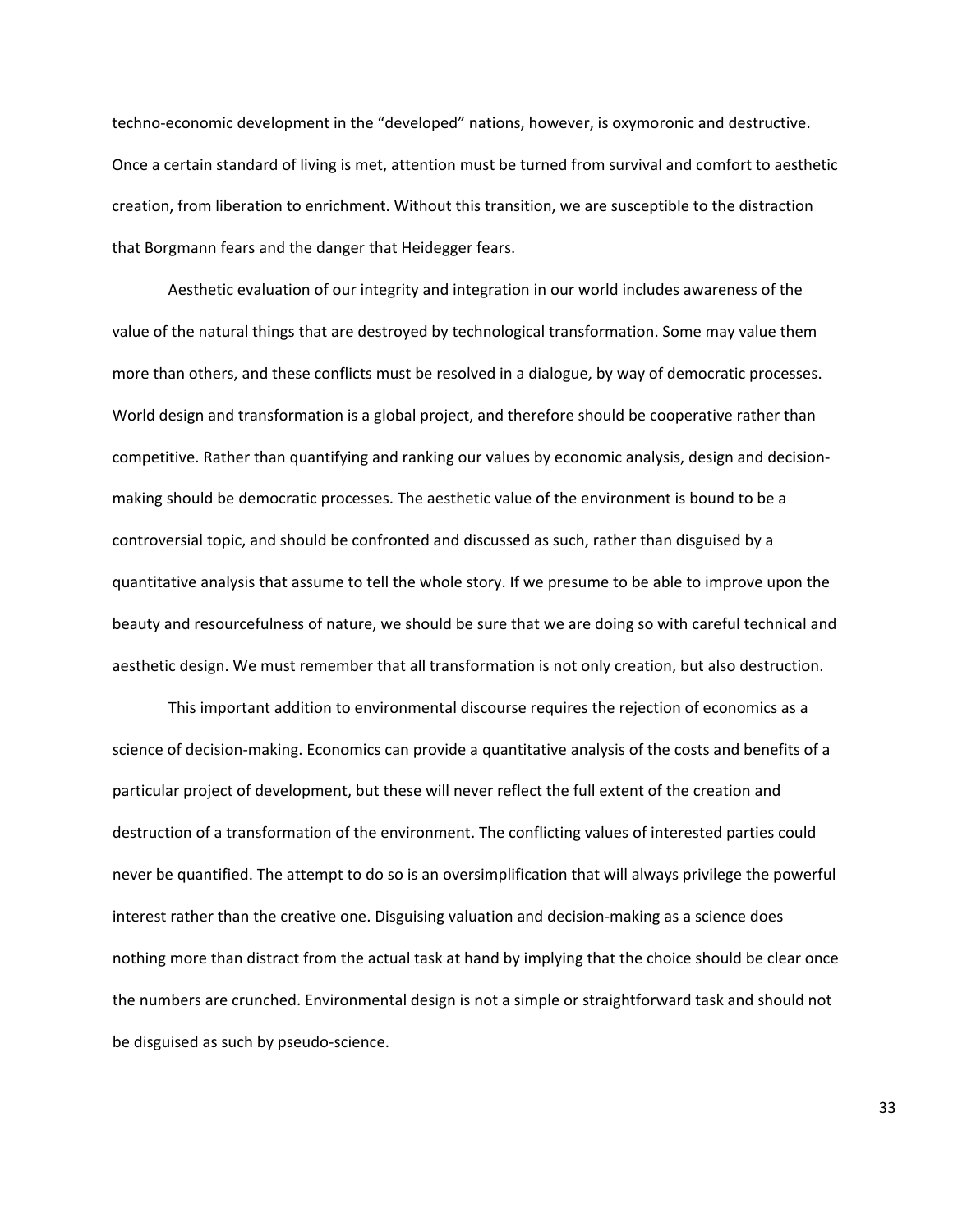Balanced thinking and careful design of the world is not a moral imperative but a prerequisite for achieving non‐contradictory action (*wuwei*). If there is such a thing as human progress, sustainable development is incapable of leading the way, and should not presume to. I do believe in human progress, but not as quantified by Gross National Product. Progress is only possible in relation to how well a society allows individuals and communities to transcend mechanical responses to needs and limitations and create, preserve, enable, and appreciate beauty in themselves and the world.